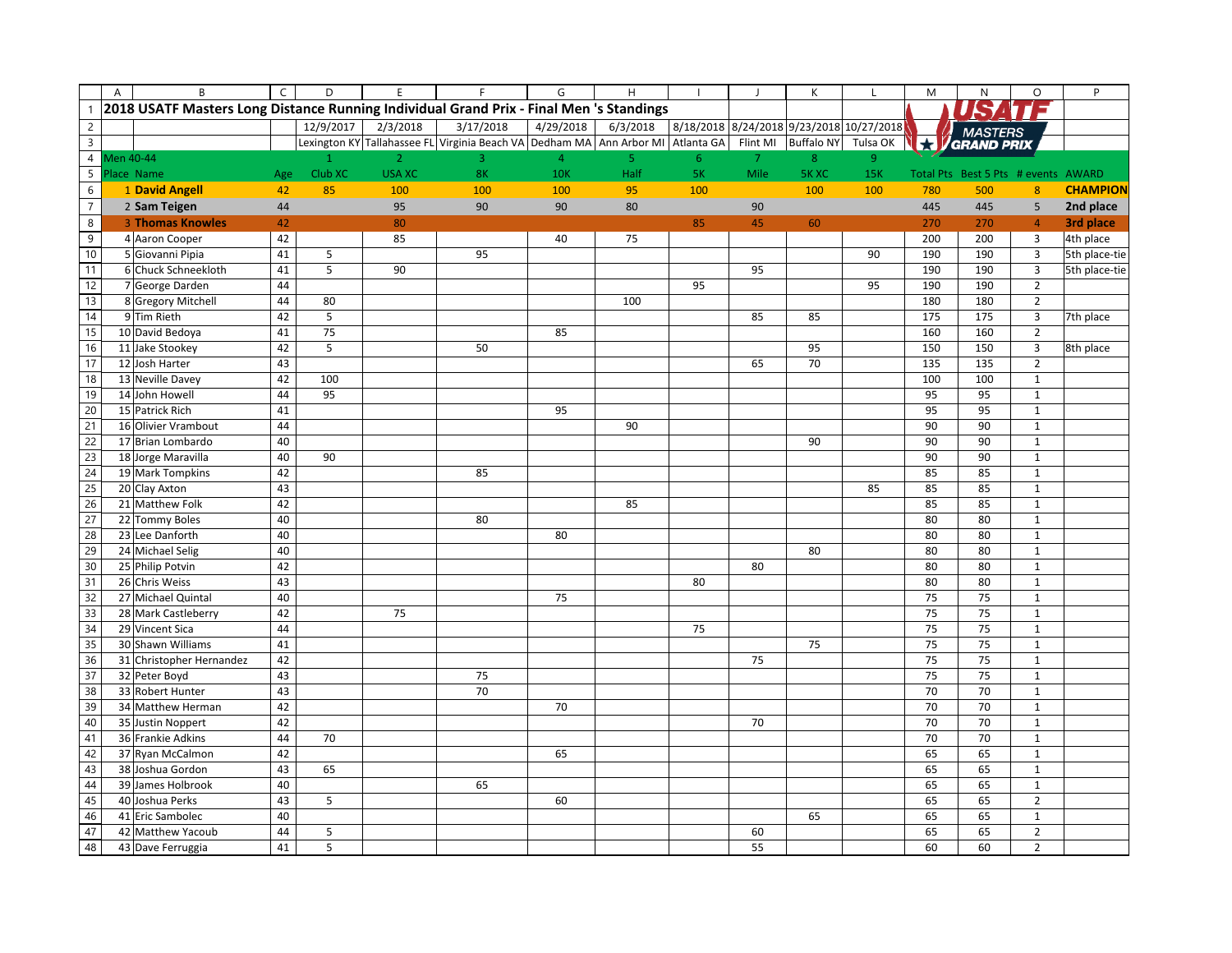| 49 | $\overline{A}$ | B<br>44 Todd Rose       | $\mathsf C$<br>44 | D<br>60 | E | F  | G  | H | $\mathbf{I}$ | К  | $\mathbf{I}$ | M<br>60 | N<br>60 | $\circ$<br>$\mathbf 1$ | P |
|----|----------------|-------------------------|-------------------|---------|---|----|----|---|--------------|----|--------------|---------|---------|------------------------|---|
| 50 |                | 45 Paul Lenkowski       | 43                |         |   | 60 |    |   |              |    |              | 60      | 60      | $\mathbf{1}$           |   |
| 51 |                | 46 Aaron Price          |                   |         |   |    |    |   |              |    |              |         |         |                        |   |
| 52 |                |                         | 41                | 55      |   |    |    |   |              |    |              | 55      | 55      | $\mathbf 1$            |   |
| 53 |                | 47 Jason Timochko       | 42                | 5       |   |    |    |   | 50           |    |              | 55      | 55      | $\overline{2}$         |   |
|    |                | 48 Jason Miller         | 40                |         |   | 55 |    |   |              |    |              | 55      | 55      | $\mathbf 1$            |   |
| 54 |                | 49 Juan Martinez        | 40                |         |   |    |    |   |              | 55 |              | 55      | 55      | $\mathbf 1$            |   |
| 55 |                | 50 Shawn Powers         | 43                |         |   |    | 50 |   |              |    |              | 50      | 50      | $\mathbf 1$            |   |
| 56 |                | 51 Jason Holroyd        | 41                | 50      |   |    |    |   |              |    |              | 50      | 50      | $\mathbf{1}$           |   |
| 57 |                | 52 Thomas Regan         | 44                |         |   |    |    |   |              | 50 |              | 50      | 50      | $\mathbf 1$            |   |
| 58 |                | 53 Kieran Condon        | 40                |         |   |    | 45 |   |              |    |              | 45      | 45      | $\mathbf{1}$           |   |
| 59 |                | 54 Chris Mahoney        | 40                | 45      |   |    |    |   |              |    |              | 45      | 45      | $\mathbf 1$            |   |
| 60 |                | 55 Brian Lazzaro        | 44                |         |   |    |    |   |              | 45 |              | 45      | 45      | $\mathbf{1}$           |   |
| 61 |                | 56 Matthew Wright       | 40                |         |   | 45 |    |   |              |    |              | 45      | 45      | $\mathbf{1}$           |   |
| 62 |                | 57 WILLIAM TALLENT      | 40                |         |   | 40 |    |   |              |    |              | 40      | 40      | $\mathbf 1$            |   |
| 63 |                | 58 Stuart Moran         | 41                | 40      |   |    |    |   |              |    |              | 40      | 40      | $\mathbf 1$            |   |
| 64 |                | 59 Matthew DiPretore    | 40                |         |   |    |    |   |              | 40 |              | 40      | 40      | $\mathbf{1}$           |   |
| 65 |                | 60 Brendan Prindiville  | 40                | 35      |   |    |    |   |              |    |              | 35      | 35      | $\mathbf 1$            |   |
| 66 |                | 61 Bradford Klinedinst  | 41                |         |   |    | 35 |   |              |    |              | 35      | 35      | $\mathbf 1$            |   |
| 67 |                | 62 Matthew Dore         | 43                |         |   |    |    |   |              | 35 |              | 35      | 35      | $\mathbf{1}$           |   |
| 68 |                | 63 GREG LYNN            | 43                |         |   | 35 |    |   |              |    |              | 35      | 35      | $\mathbf{1}$           |   |
| 69 |                | 64 Tom Vossen           | 44                |         |   |    | 30 |   |              |    |              | 30      | 30      | $\mathbf{1}$           |   |
| 70 |                | 65 Lance Thompson       | 41                | 30      |   |    |    |   |              |    |              | 30      | 30      | $\mathbf{1}$           |   |
| 71 |                | 66 Twanta Craig         | 41                |         |   |    |    |   |              | 30 |              | 30      | 30      | $\mathbf 1$            |   |
| 72 |                | 67 David Wertz          | 42                | 25      |   |    |    |   |              |    |              | 25      | 25      | $\mathbf{1}$           |   |
| 73 |                | 68 Brian Turdo          | 40                |         |   |    |    |   |              | 25 |              | 25      | 25      | $\,1\,$                |   |
| 74 |                | 69 Timothy Gavin        | 42                |         |   |    | 25 |   |              |    |              | 25      | 25      | $\mathbf 1$            |   |
| 75 |                | 70 Kevin Pierpoint      | 41                | 20      |   |    |    |   |              |    |              | 20      | 20      | $\mathbf 1$            |   |
| 76 |                | 71 Michael Sweeney      | 43                |         |   |    | 20 |   |              |    |              | 20      | 20      | $\mathbf{1}$           |   |
| 77 |                | 72 Bradley Harris       | 40                |         |   |    | 15 |   |              |    |              | 15      | 15      | $\mathbf{1}$           |   |
| 78 |                | 73 Alan Jackson         | 43                | 15      |   |    |    |   |              |    |              | 15      | 15      | $\mathbf{1}$           |   |
| 79 |                | 74 Julian Marsh         | 44                | 10      |   |    |    |   |              |    |              | 10      | 10      | $\mathbf{1}$           |   |
| 80 |                | 75 Colin Loghin         | 42                |         |   |    | 10 |   |              |    |              | 10      | 10      | $\mathbf 1$            |   |
| 81 |                | 76 Kevin Gobble         | 42                | 5       |   |    |    |   |              |    |              | 5       | 5       | $\mathbf{1}$           |   |
| 82 |                | 77 Ian Fraser           | 43                | 5       |   |    |    |   |              |    |              | 5       | 5       | $\mathbf{1}$           |   |
| 83 |                | 78 Dan Feda             | 43                | 5       |   |    |    |   |              |    |              | 5       | $\sf 5$ | $\mathbf{1}$           |   |
| 84 |                | 79 Dale Smith           | 41                | 5       |   |    |    |   |              |    |              | 5       | 5       | $\mathbf{1}$           |   |
| 85 |                | 80 Thomas Stracqualursi | 43                |         |   |    | 5  |   |              |    |              | 5       | 5       | $\mathbf{1}$           |   |
| 86 |                | 81 Ryan Davenport       | 43                | 5       |   |    |    |   |              |    |              | 5       | 5       | $\mathbf 1$            |   |
| 87 |                | 82 Oscar Bauman         | 44                | 5       |   |    |    |   |              |    |              | 5       | 5       | $\mathbf{1}$           |   |
| 88 |                | 83 Judson Cake          | 40                | 5       |   |    |    |   |              |    |              | 5       | 5       | $\mathbf{1}$           |   |
| 89 |                | 84 Matthew Van Cleave   | 42                | 5       |   |    |    |   |              |    |              | 5       | 5       | $\mathbf{1}$           |   |
| 90 |                | 85 Daniel Plyter        | 44                | 5       |   |    |    |   |              |    |              | 5       | 5       | $\mathbf{1}$           |   |
| 91 |                | 86 Justin Daglish       | 40                | 5       |   |    |    |   |              |    |              | 5       | 5       | $\mathbf{1}$           |   |
| 92 |                | 87 Charles Smith        | 43                | 5       |   |    |    |   |              |    |              | 5       | 5       | $\mathbf{1}$           |   |
| 93 |                | 88 Michael Rubin        | 43                | 5       |   |    |    |   |              |    |              | 5       | 5       | $\mathbf{1}$           |   |
| 94 |                | 89 Carl Anstrom         | 44                | 5       |   |    |    |   |              |    |              | 5       | 5       | $\mathbf{1}$           |   |
| 95 |                | 90 Michael Marty        | 41                | 5       |   |    |    |   |              |    |              | 5       | 5       | $\mathbf{1}$           |   |
| 96 |                | 91 Rodney Stoker        | 41                | 5       |   |    |    |   |              |    |              | 5       | 5       | $\mathbf{1}$           |   |
| 97 |                | 92 Orin Schumacher      | 44                | 5       |   |    |    |   |              |    |              | 5       | 5       | $\mathbf{1}$           |   |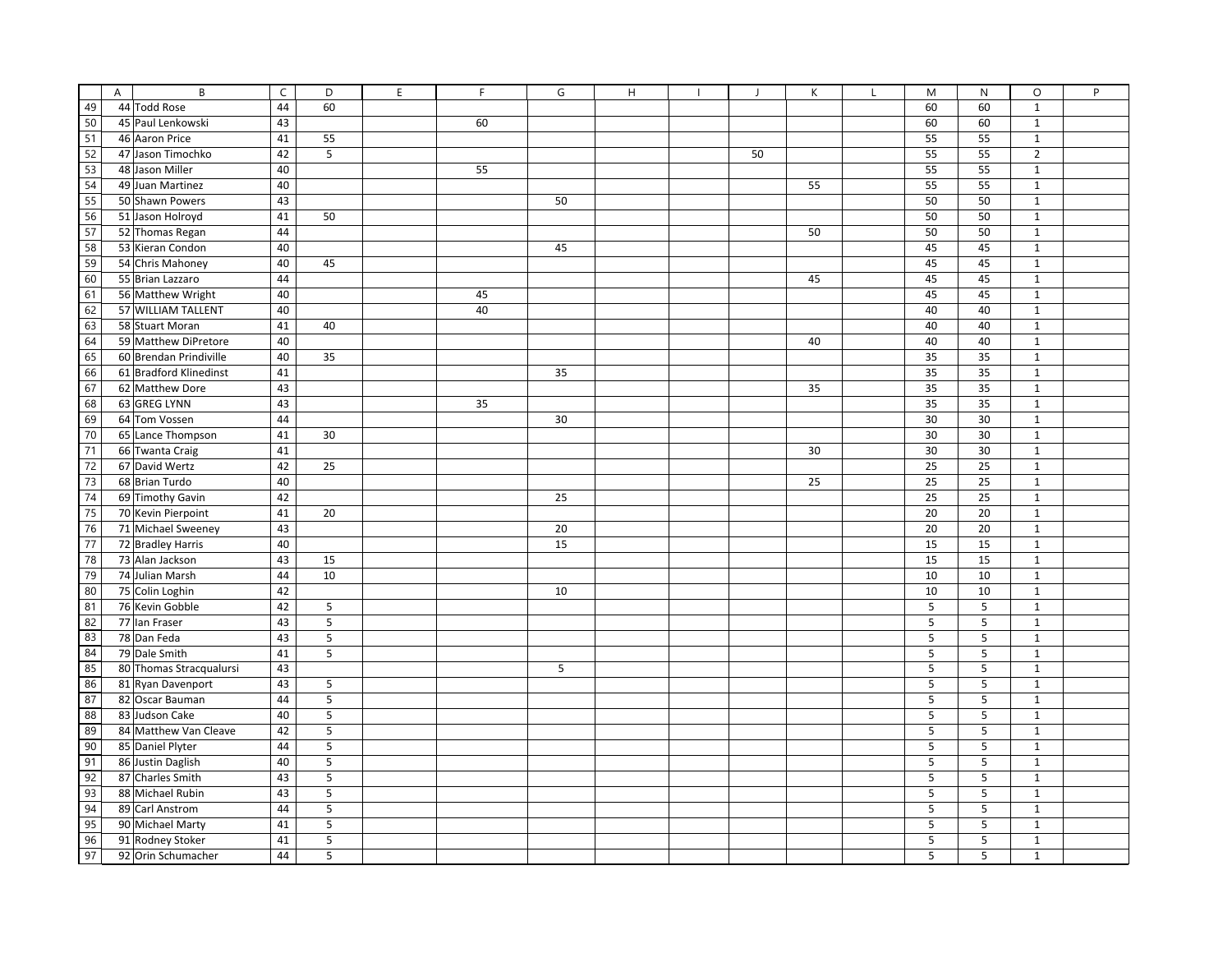|     | $\overline{A}$<br>B      | $\overline{C}$ | D                       | E              | F   | G              | H              |                |                | К     |                | M   | N                                   | O                       | P               |
|-----|--------------------------|----------------|-------------------------|----------------|-----|----------------|----------------|----------------|----------------|-------|----------------|-----|-------------------------------------|-------------------------|-----------------|
| 98  | 93 Daniel Atkinson       | 41             |                         |                |     | 5              |                |                |                |       |                | 5   | 5                                   | $\mathbf 1$             |                 |
| 99  | 94 Glenn Richardson      | 41             | 5                       |                |     |                |                |                |                |       |                | 5   | 5                                   | $\mathbf{1}$            |                 |
| 100 | 95 Christopher Sobczak   | 43             | 5                       |                |     |                |                |                |                |       |                | 5   | 5                                   | $\mathbf 1$             |                 |
| 101 | 96 John Markell          | 44             | 5                       |                |     |                |                |                |                |       |                | 5   | 5                                   | $\mathbf 1$             |                 |
| 102 | 97 Stewart Ellington     | 43             | 5                       |                |     |                |                |                |                |       |                | 5   | 5                                   | $\mathbf 1$             |                 |
| 103 | 98 David Mabe            | 42             | 5                       |                |     |                |                |                |                |       |                | 5   | 5                                   | $\mathbf 1$             |                 |
| 104 | 99 Destry Johnson        | 42             | 5                       |                |     |                |                |                |                |       |                | 5   | 5                                   | $\mathbf 1$             |                 |
| 105 | 100 Danny Kratzer        | 40             | 5                       |                |     |                |                |                |                |       |                | 5   | 5                                   | $\mathbf 1$             |                 |
| 106 | 101 Brantley Lutz        | 42             | 5                       |                |     |                |                |                |                |       |                | 5   | 5                                   | $\mathbf 1$             |                 |
| 107 | 102 Rhodes Walton        | 43             | 5                       |                |     |                |                |                |                |       |                | 5   | 5                                   | $\mathbf 1$             |                 |
| 108 | 103 Christopher Benestad | 40             | 5                       |                |     |                |                |                |                |       |                | 5   | 5                                   | $\mathbf{1}$            |                 |
| 109 | 104 Jason Page           | 43             | 5                       |                |     |                |                |                |                |       |                | 5   | 5                                   | $\mathbf 1$             |                 |
| 110 | 105 Jamie Rytlewski      | 40             | 5                       |                |     |                |                |                |                |       |                | 5   | 5                                   | $\mathbf{1}$            |                 |
| 111 | 106 Ronnie Weed          | 42             | $\overline{\mathbf{5}}$ |                |     |                |                |                |                |       |                | 5   | 5                                   | $\mathbf 1$             |                 |
| 112 | 107 Daniel Finkel        | 41             |                         |                |     | 5              |                |                |                |       |                | 5   | 5                                   | $\mathbf 1$             |                 |
| 113 | 108 Kurt Whittington     | 40             | 5                       |                |     |                |                |                |                |       |                | 5   | 5                                   | $\mathbf 1$             |                 |
| 114 | 109 George Hanson        | 42             | 5                       |                |     |                |                |                |                |       |                | 5   | 5                                   | $\mathbf 1$             |                 |
| 115 | 110 Shawn Jyawook        | 43             | 5                       |                |     |                |                |                |                |       |                | 5   | 5                                   | $\mathbf{1}$            |                 |
| 116 | 111 Chris Lundstrom      | 41             | 5                       |                |     |                |                |                |                |       |                | 5   | 5                                   | $\mathbf{1}$            |                 |
| 117 | 112 Jerad Crave          | 42             | 5                       |                |     |                |                |                |                |       |                | 5   | 5                                   | $\mathbf{1}$            |                 |
| 118 | 113 James Jurcevich      | 41             | 5                       |                |     |                |                |                |                |       |                | 5   | 5                                   | $\mathbf{1}$            |                 |
| 119 | 114 Paul Jones           | 42             | 5                       |                |     |                |                |                |                |       |                | 5   | 5                                   | $\mathbf{1}$            |                 |
| 120 | 115 Eric Johnson         | 43             | 5                       |                |     |                |                |                |                |       |                | 5   | 5                                   | $\mathbf 1$             |                 |
| 121 | 116 Harry Stants         | 44             | 5                       |                |     |                |                |                |                |       |                | 5   | 5                                   | $\mathbf 1$             |                 |
| 122 | 117 Craig Dolecki        | 44             | 5                       |                |     |                |                |                |                |       |                | 5   | 5                                   | $\mathbf 1$             |                 |
| 123 | 118 Travis Price         | 41             | 5                       |                |     |                |                |                |                |       |                | 5   | 5                                   | $\mathbf 1$             |                 |
| 124 | 119 Jason Rush           | 44             | 5                       |                |     |                |                |                |                |       |                | 5   | 5                                   | $\mathbf 1$             |                 |
| 125 | 120 Michael Pou          | 44             | 5                       |                |     |                |                |                |                |       |                | 5   | 5                                   | $\mathbf{1}$            |                 |
| 126 | 121 Jonah Backstrom      | 44             | 5                       |                |     |                |                |                |                |       |                | 5   | 5                                   | $\mathbf{1}$            |                 |
| 127 | 122 Jeremy Garrett       | 40             | 5                       |                |     |                |                |                |                |       |                | 5   | 5                                   | $\mathbf 1$             |                 |
| 128 | 123 Ethan Nedeau         | 44             | 5                       |                |     |                |                |                |                |       |                | 5   | 5                                   | $\mathbf 1$             |                 |
| 129 | 124 David Zeisler        | 44             | 5                       |                |     |                |                |                |                |       |                | 5   | 5                                   | $\mathbf 1$             |                 |
| 130 | 125 Rick Cahoon          | 40             | 5                       |                |     |                |                |                |                |       |                | 5   | 5                                   | $\mathbf 1$             |                 |
| 131 | 126 Robert Hyde          | 43             | 5                       |                |     |                |                |                |                |       |                | 5   | 5                                   | $\mathbf 1$             |                 |
| 132 | 127 Rob McConnell        | 43             | 5                       |                |     |                |                |                |                |       |                | 5   | 5                                   | $\mathbf 1$             |                 |
| 133 | 128 Konrad Knutsen       | 41             | 5                       |                |     |                |                |                |                |       |                | 5   | 5                                   | $\mathbf 1$             |                 |
| 134 | 129 Ahrlin Bauman        | 44             | 5                       |                |     |                |                |                |                |       |                | 5   | 5                                   | $\mathbf{1}$            |                 |
| 135 | 130 Elwood Ellis         | 40             | 5                       |                |     |                |                |                |                |       |                | 5   | 5                                   | $\mathbf 1$             |                 |
| 136 | 131 Jimi Smith           | 42             | 5                       |                |     |                |                |                |                |       |                | 5   | 5                                   | $\mathbf 1$             |                 |
| 137 | 132 Peder Nestingen      | 42             | 5                       |                |     |                |                |                |                |       |                | 5   | 5                                   | $\mathbf 1$             |                 |
| 138 | 133 Scott Mangum         | 42             | 5                       |                |     |                |                |                |                |       |                | 5   | 5                                   | $\mathbf 1$             |                 |
|     | 139 Men 45-49            |                | $\mathbf{1}$            | $\overline{2}$ | 3   | $\overline{4}$ | 5 <sub>1</sub> | 6 <sup>°</sup> | $\overline{7}$ | 8     | 9 <sup>°</sup> |     |                                     |                         |                 |
|     | 140 Place Name           | Age            | Club XC                 | <b>USA XC</b>  | 8K  | <b>10K</b>     | Half           | <b>5K</b>      | Mile           | 5K XC | 15K            |     | Total Pts Best 5 Pts # events AWARD |                         |                 |
| 141 | 1 Philippe Rolly         | 46             | 90                      |                | 100 | 100            |                |                |                | 100   | 100            | 490 | 490                                 | $\overline{5}$          | <b>CHAMPION</b> |
| 142 | 2 Jonathan Frieder       | 47             | 65                      | 90             | 95  | 95             | 100            |                |                | 90    |                | 535 | 470                                 | $\sqrt{6}$              | 2nd place       |
| 143 | <b>3 Brent Fields</b>    | 46             | 5 <sub>1</sub>          | 85             | 85  | 80             | 95             | 95             |                |       | 85             | 530 | 445                                 | $\overline{7}$          | 3rd place       |
| 144 | 4 John Gardiner          | 46             | 95                      |                |     |                |                | 100            |                |       | 95             | 290 | 290                                 | $\overline{\mathbf{3}}$ | 4th place       |
| 145 | 5 Alan Black             | 45             | 5                       |                |     |                |                | 90             | 100            |       | 90             | 285 | 285                                 | $\overline{4}$          | 5th place       |
| 146 | 6 Brad Slavens           | 49             | 5                       | 65             | 65  |                |                |                |                |       | 75             | 210 | 210                                 | $\overline{4}$          |                 |
|     |                          |                |                         |                |     |                |                |                |                |       |                |     |                                     |                         | 6th place       |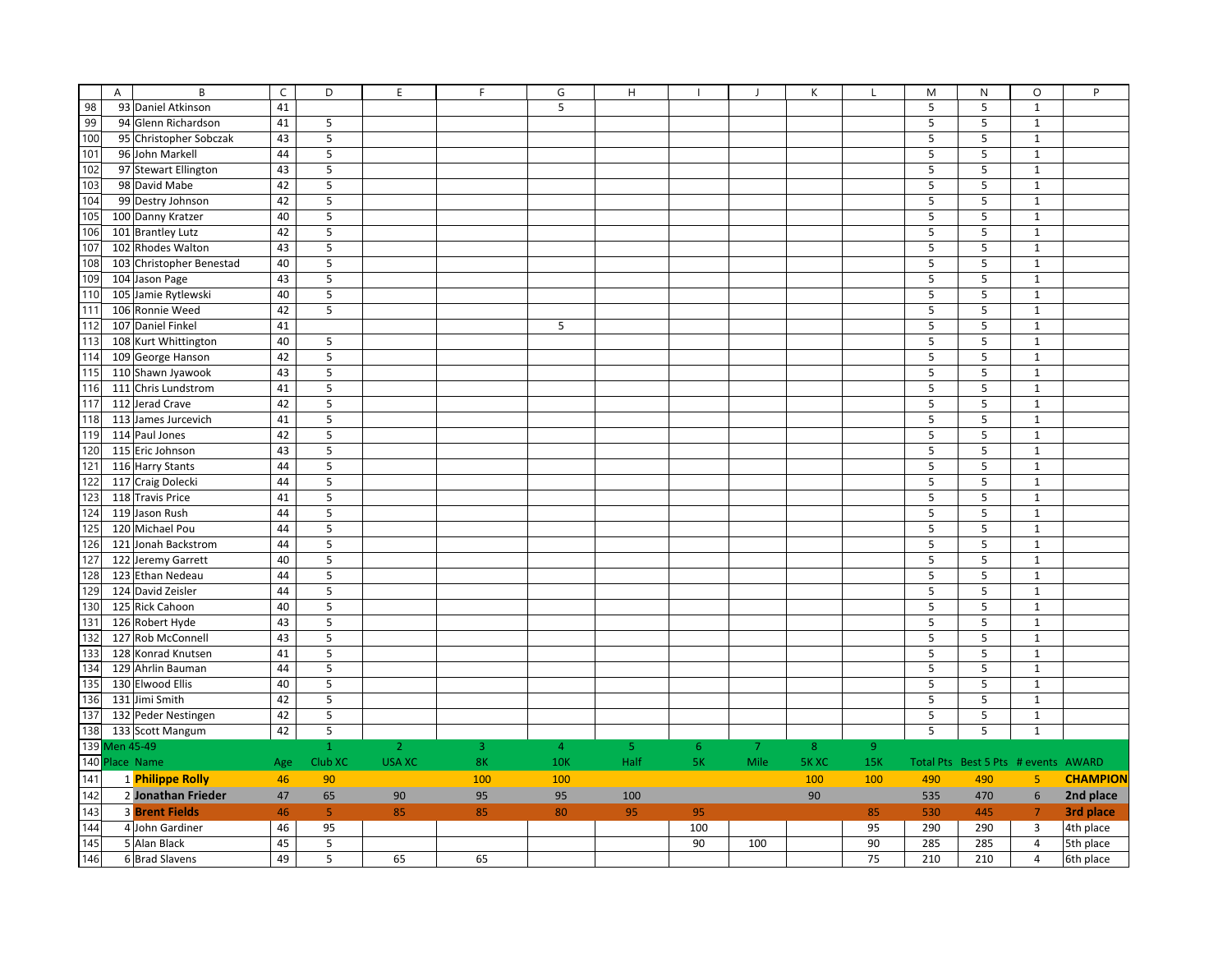|     | A | B                      | $\mathsf{C}$ | D                       | E   | F  | G  | H  |    | $\mathbf{J}$ | K  | L  | M   | $\mathsf{N}$ | $\circ$        | P          |
|-----|---|------------------------|--------------|-------------------------|-----|----|----|----|----|--------------|----|----|-----|--------------|----------------|------------|
| 147 |   | 7 Matthew Cutrona      | 48           |                         | 60  |    |    |    | 65 |              | 55 |    | 180 | 180          | 3              | 7th place  |
| 148 |   | 8 VOLKER BURKOWSKI     | 47           |                         |     | 80 |    |    |    |              | 80 |    | 160 | 160          | $\overline{2}$ |            |
| 149 |   | 9 Greg Putnam          | 48           | 70                      |     |    | 90 |    |    |              |    |    | 160 | 160          | $\overline{2}$ |            |
| 150 |   | 10 Steve Bell          | 46           | 5                       | 80  |    |    |    | 70 |              |    |    | 155 | 155          | 3              | 8th place  |
| 151 |   | 11 Brian Sydow         | 45           | $\overline{\mathbf{5}}$ |     |    | 55 |    | 90 |              |    |    | 150 | 150          | 3              | 9th place  |
| 152 |   | 12 Derrick Jones       | 46           | 60                      |     |    | 85 |    |    |              |    |    | 145 | 145          | $\overline{2}$ |            |
| 153 |   | 13 Andrew Bucci        | 45           | 5                       |     |    | 65 |    |    |              | 70 |    | 140 | 140          | 3              | 10th place |
| 154 |   | 14 Peter Kotchen       | 49           |                         | 55  |    |    |    | 75 |              |    |    | 130 | 130          | $\overline{2}$ |            |
| 155 |   | 15 Elliott Frieder     | 47           | 35                      | 95  |    |    |    |    |              |    |    | 130 | 130          | $\overline{2}$ |            |
| 156 |   | 16 Joe Shairs          | 49           | 30                      |     |    | 70 |    |    |              |    |    | 100 | 100          | $\overline{2}$ |            |
| 157 |   | 17 Jef Scott           | 45           | 100                     |     |    |    |    |    |              |    |    | 100 | 100          | $\mathbf{1}$   |            |
| 158 |   | 18 Kevin Castille      | 45           |                         | 100 |    |    |    |    |              |    |    | 100 | 100          | $\mathbf{1}$   |            |
| 159 |   | 19 Kirt Komocki        | 45           |                         |     |    |    |    |    |              | 95 |    | 95  | 95           | $\mathbf{1}$   |            |
| 160 |   | 20 Eric Green          | 49           |                         |     |    |    | 90 |    |              |    |    | 90  | 90           | $\mathbf{1}$   |            |
| 161 |   | 21 Thomas Carroll      | 45           | 5                       |     |    |    |    | 85 |              |    |    | 90  | 90           | $\overline{2}$ |            |
| 162 |   | 22 MUSA GWANZURA       | 46           |                         |     | 90 |    |    |    |              |    |    | 90  | 90           | $\mathbf 1$    |            |
| 163 |   | 23 Jason Ryf           | 46           | 85                      |     |    |    |    |    |              |    |    | 85  | 85           | $\mathbf{1}$   |            |
| 164 |   | 24 Kevin Burke         | 45           |                         |     |    |    |    |    |              | 85 |    | 85  | 85           | $\mathbf 1$    |            |
| 165 |   | 25 Brian McKinney      | 47           |                         |     |    |    |    |    |              |    | 80 | 80  | 80           | $\mathbf 1$    |            |
| 166 |   | 26 Matt Stegman        | 48           |                         |     |    |    |    | 80 |              |    |    | 80  | 80           | $\mathbf 1$    |            |
| 167 |   | 27 Michael McGrane     | 48           | 5                       |     |    |    |    |    |              | 75 |    | 80  | 80           | $\overline{2}$ |            |
| 168 |   | 28 Charles Mullane     | 48           | 80                      |     |    |    |    |    |              |    |    | 80  | 80           | $\mathbf 1$    |            |
| 169 |   | 29 Douglas Wickert     | 45           |                         | 75  |    |    |    |    |              |    |    | 75  | 75           | $\mathbf 1$    |            |
| 170 |   | 30 KEITH SCHUMANN      | 47           |                         |     | 75 |    |    |    |              |    |    | 75  | 75           | $\mathbf 1$    |            |
| 171 |   | 31 Mark Yuen           | 47           | 75                      |     |    |    |    |    |              |    |    | 75  | 75           | $\mathbf{1}$   |            |
| 172 |   | 32 Brian Murray        | 45           |                         |     |    | 75 |    |    |              |    |    | 75  | 75           | $\mathbf{1}$   |            |
| 173 |   | 33 Matthew Schmidt     | 45           |                         |     |    |    |    |    |              |    | 70 | 70  | 70           | $\mathbf{1}$   |            |
| 174 |   | 34 JOSEPH HEGGE        | 48           |                         |     | 70 |    |    |    |              |    |    | 70  | 70           | $\mathbf{1}$   |            |
| 175 |   | 35 Steve Wilcox        | 47           |                         | 70  |    |    |    |    |              |    |    | 70  | 70           | $\mathbf{1}$   |            |
| 176 |   | 36 Robert Irwin        | 45           |                         |     |    |    |    |    |              | 65 |    | 65  | 65           | $\mathbf{1}$   |            |
| 177 |   | 37 Jason Hatfield      | 45           |                         |     |    |    |    |    |              |    | 65 | 65  | 65           | $\mathbf{1}$   |            |
| 178 |   | 38 Brian Schmidt       | 49           |                         |     |    |    |    |    |              |    | 60 | 60  | 60           | $\mathbf{1}$   |            |
| 179 |   | 39 Justin Renz         | 46           |                         |     |    | 60 |    |    |              |    |    | 60  | 60           | $\mathbf{1}$   |            |
| 180 |   | 40 Delvin Dinkins      | 47           |                         |     |    |    |    |    |              | 60 |    | 60  | 60           | $\mathbf{1}$   |            |
| 181 |   | 41 Christopher Rinaldi | 48           | 5                       |     | 55 |    |    |    |              |    |    | 60  | 60           | $\overline{2}$ |            |
| 182 |   | 42 DAVID LOCKARD       | 49           |                         |     | 60 |    |    |    |              |    |    | 60  | 60           | $\mathbf{1}$   |            |
| 183 |   | 43 Douglas McLaughlin  | 48           |                         |     |    |    |    | 60 |              |    |    | 60  | 60           | $\mathbf{1}$   |            |
| 184 |   | 44 Bradley Heppner     | 46           |                         |     |    |    |    | 55 |              |    |    | 55  | 55           | $\mathbf{1}$   |            |
| 185 |   | 45 Tomas Bok           | 49           |                         |     |    | 55 |    |    |              |    |    | 55  | 55           | $\mathbf{1}$   |            |
| 186 |   | 46 Stephen Johnson     | 46           | 55                      |     |    |    |    |    |              |    |    | 55  | 55           | $\mathbf{1}$   |            |
| 187 |   | 47 David Henry         | 48           |                         |     |    |    |    | 50 |              |    |    | 50  | 50           | $\mathbf{1}$   |            |
| 188 |   | 48 Kevin Sweeny        | 48           |                         | 50  |    |    |    |    |              |    |    | 50  | 50           | $\mathbf{1}$   |            |
| 189 |   | 49 DAVE LETT           | 48           |                         |     | 50 |    |    |    |              |    |    | 50  | 50           | $\mathbf{1}$   |            |
| 190 |   | 50 Chris Vollaro       | 46           |                         |     |    | 50 |    |    |              |    |    | 50  | 50           | $\mathbf{1}$   |            |
| 191 |   | 51 Eric Shafer         | 48           | 50                      |     |    |    |    |    |              |    |    | 50  | 50           | $\mathbf{1}$   |            |
| 192 |   | 52 Bernard Henry       | 48           |                         |     |    |    |    |    |              | 50 |    | 50  | 50           | $\mathbf{1}$   |            |
| 193 |   | 53 Matthew Theodore    | 47           |                         |     |    | 45 |    |    |              |    |    | 45  | 45           | $\mathbf 1$    |            |
| 194 |   | 54 James Price         | 46           |                         |     |    |    |    |    |              | 45 |    | 45  | 45           | $\mathbf 1$    |            |
| 195 |   | 55 WILLIAM BONDURANT   | 46           |                         |     | 45 |    |    |    |              |    |    | 45  | 45           | $\mathbf{1}$   |            |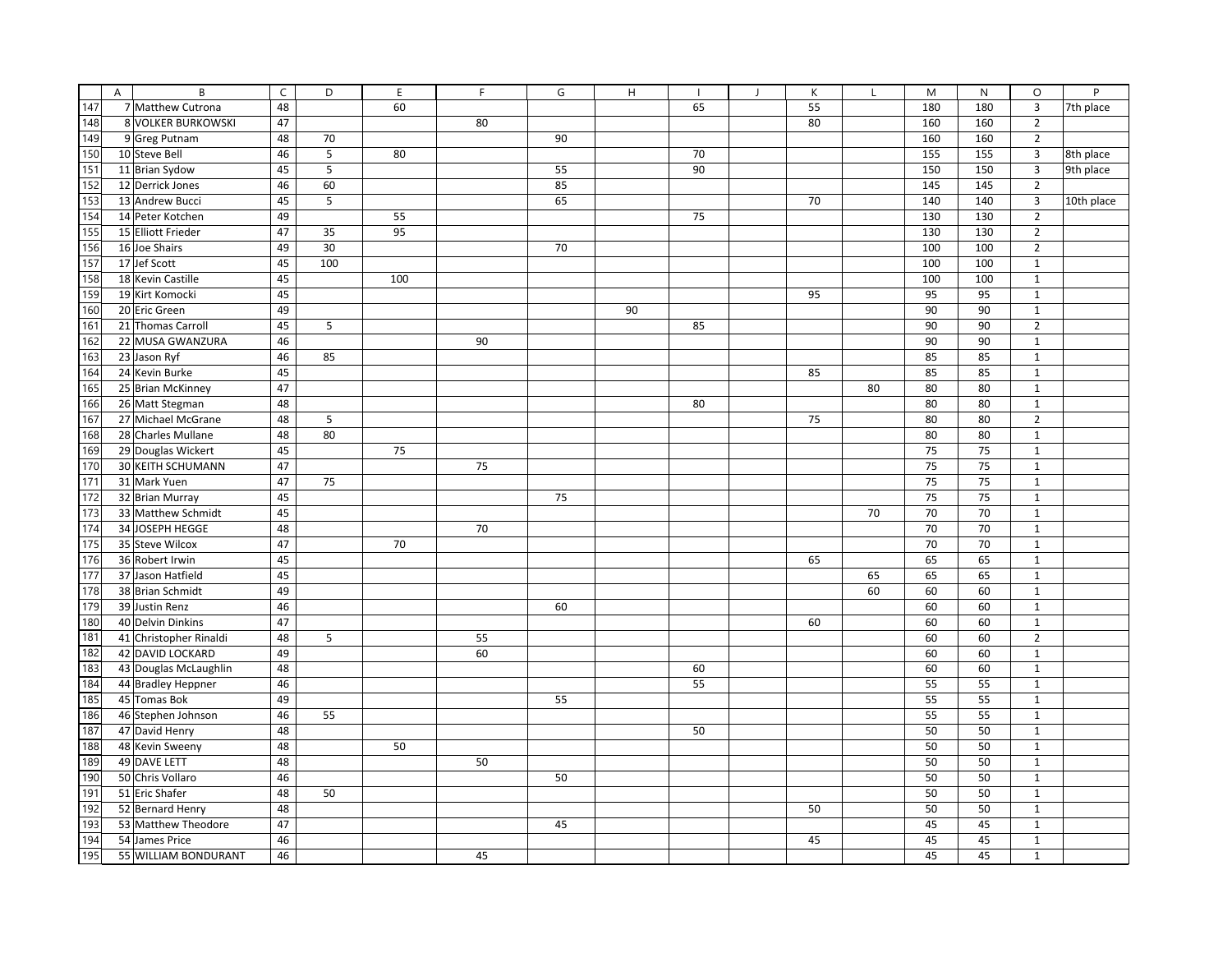|                   | A | B                      | $\mathsf{C}$ | D                       | E  | E | G  | H |    | $\overline{1}$ | K  | $\mathbf{I}$ | M       | N       | O            | P |
|-------------------|---|------------------------|--------------|-------------------------|----|---|----|---|----|----------------|----|--------------|---------|---------|--------------|---|
| 196               |   | 56 Mohamed Ali         | 48           |                         |    |   |    |   | 45 |                |    |              | 45      | 45      | $\mathbf{1}$ |   |
| 197               |   | 57 Nico Wienders       | 47           |                         | 45 |   |    |   |    |                |    |              | 45      | 45      | $\mathbf{1}$ |   |
| 198               |   | 58 Matthew Youmell     | 45           |                         |    |   | 40 |   |    |                |    |              | 40      | 40      | $\mathbf 1$  |   |
| 199               |   | 59 Andrew Reed         | 47           |                         |    |   |    |   |    |                | 40 |              | 40      | 40      | $\mathbf{1}$ |   |
| 200               |   | 60 Emmet Hogan         | 48           | 40                      |    |   |    |   |    |                |    |              | 40      | 40      | $\mathbf{1}$ |   |
| 201               |   | 61 Christopher Logan   | 45           |                         |    |   | 35 |   |    |                |    |              | 35      | 35      | $\mathbf{1}$ |   |
| 202               |   | 62 Donovan Rebbechi    | 45           |                         |    |   |    |   |    |                | 35 |              | 35      | 35      | $\mathbf 1$  |   |
| 203               |   | 63 Mark Capparella     | 48           |                         |    |   | 30 |   |    |                |    |              | 30      | 30      | $\mathbf{1}$ |   |
| 204               |   | 64 Neill Clark         | 47           |                         |    |   |    |   |    |                | 30 |              | 30      | 30      | $\mathbf{1}$ |   |
| 205               |   | 65 Niels Boegholm      | 48           |                         |    |   | 25 |   |    |                |    |              | 25      | 25      | $\mathbf{1}$ |   |
| 206               |   | 66 Kelly Mortenson     | 46           | 25                      |    |   |    |   |    |                |    |              | 25      | 25      | $\mathbf{1}$ |   |
| 207               |   | 67 Thomas Bache        | 45           | 20                      |    |   |    |   |    |                |    |              | 20      | 20      | $\mathbf{1}$ |   |
| 208               |   | 68 Thomas Zahavi       | 48           |                         |    |   | 20 |   |    |                |    |              | 20      | 20      | $\mathbf 1$  |   |
| 209               |   | 69 Steven Frisone      | 46           | 15                      |    |   |    |   |    |                |    |              | 15      | 15      | $\mathbf{1}$ |   |
| 210               |   | 70 Jason Lachapelle    | 45           |                         |    |   | 15 |   |    |                |    |              | 15      | 15      | $\mathbf 1$  |   |
| 211               |   | 71 David Kelly         | 45           |                         |    |   | 10 |   |    |                |    |              | 10      | 10      | $\mathbf 1$  |   |
| 212               |   | 72 James Callaghan     | 48           | 10                      |    |   |    |   |    |                |    |              | 10      | 10      | $\mathbf{1}$ |   |
| 213               |   | 73 Doug McLucas        | 47           | 5                       |    |   |    |   |    |                |    |              | 5       | 5       | $\mathbf{1}$ |   |
| 214               |   | 74 Edward Randolph     | 48           | 5                       |    |   |    |   |    |                |    |              | 5       | 5       | $\mathbf{1}$ |   |
| 215               |   | 75 Steven Pohnert      | 48           |                         |    |   | 5  |   |    |                |    |              | 5       | 5       | $\mathbf{1}$ |   |
|                   |   | 76 Steven Clark        | 47           | 5                       |    |   |    |   |    |                |    |              | 5       | 5       | $\mathbf{1}$ |   |
| $\frac{216}{217}$ |   | 77 Brent Roeger        | 45           | $\mathsf S$             |    |   |    |   |    |                |    |              | 5       | 5       | $\mathbf 1$  |   |
| 218               |   | 78 Allen Murphy        | 48           | $\mathsf S$             |    |   |    |   |    |                |    |              | 5       | 5       | $\mathbf{1}$ |   |
| 219               |   | 79 Robert Landry       | 49           | $\overline{5}$          |    |   |    |   |    |                |    |              | 5       | 5       | $\mathbf{1}$ |   |
| 220               |   | 80 Erich Ackermann     | 49           | $\overline{\mathbf{5}}$ |    |   |    |   |    |                |    |              | 5       | 5       | $\mathbf 1$  |   |
| 221               |   | 81 Jay Steele          | 46           | $\mathsf S$             |    |   |    |   |    |                |    |              | 5       | 5       | $\mathbf{1}$ |   |
| 222               |   | 82 Joe Pawlish         | 45           | $\mathsf S$             |    |   |    |   |    |                |    |              | 5       | $\sf 5$ | $\mathbf{1}$ |   |
| 223               |   | 83 Wayne Pertuit       | 45           | $\mathsf S$             |    |   |    |   |    |                |    |              | 5       | 5       | $\mathbf{1}$ |   |
| 224               |   | 84 Jason Newport       | 47           | 5                       |    |   |    |   |    |                |    |              | 5       | 5       | $\mathbf{1}$ |   |
| 225               |   | 85 David Workman       | 46           | $\mathsf S$             |    |   |    |   |    |                |    |              | 5       | 5       | $\mathbf 1$  |   |
| 226               |   | 86 Pat Callahan        | 45           | $\overline{\mathbf{5}}$ |    |   |    |   |    |                |    |              | 5       | $\sf 5$ | $\mathbf 1$  |   |
| 227               |   | 87 Matthew Waite       | 49           | $\mathsf S$             |    |   |    |   |    |                |    |              | $\sf 5$ | $\sf 5$ | $\mathbf 1$  |   |
| 228               |   | 88 Michael Hardin      | 47           |                         |    |   | 5  |   |    |                |    |              | 5       | 5       | $\mathbf{1}$ |   |
| 229               |   | 89 Jason Porter        | 48           | $5\phantom{.0}$         |    |   |    |   |    |                |    |              | 5       | 5       | $\mathbf 1$  |   |
| 230               |   | 90 David McCulloch     | 47           | 5                       |    |   |    |   |    |                |    |              | 5       | 5       | $\mathbf{1}$ |   |
| 231               |   | 91 Brian Schulz        | 49           |                         |    |   | 5  |   |    |                |    |              | 5       | 5       | $\mathbf{1}$ |   |
| 232               |   | 92 Frank Nelson        | 46           | 5                       |    |   |    |   |    |                |    |              | 5       | 5       | $\mathbf{1}$ |   |
| 233               |   | 93 Ivan Lieben         | 48           | $\overline{\mathbf{5}}$ |    |   |    |   |    |                |    |              | 5       | 5       | $\mathbf{1}$ |   |
| 234               |   | 94 Shawn Conway        | 47           | $5\phantom{.0}$         |    |   |    |   |    |                |    |              | 5       | 5       | $\mathbf{1}$ |   |
| 235               |   | 95 Christopher Conley  | 46           |                         |    |   | 5  |   |    |                |    |              | 5       | 5       | $\mathbf{1}$ |   |
| 236               |   | 96 William Stolz       | 46           | 5                       |    |   |    |   |    |                |    |              | 5       | 5       | $\mathbf{1}$ |   |
| 237               |   | 97 Tripp McCallie      | 48           | 5                       |    |   |    |   |    |                |    |              | 5       | 5       | $\mathbf{1}$ |   |
| 238               |   | 98 Scott Ebeling       | 47           | 5                       |    |   |    |   |    |                |    |              | 5       | 5       | $\mathbf{1}$ |   |
| 239               |   | 99 John Critchley      | 47           | 5                       |    |   |    |   |    |                |    |              | 5       | 5       | $\mathbf{1}$ |   |
| 240               |   | 100 Christopher Travis | 46           | 5                       |    |   |    |   |    |                |    |              | 5       | 5       | $\mathbf{1}$ |   |
| 241               |   | 101 Kevan Chu          | 49           | 5                       |    |   |    |   |    |                |    |              | 5       | 5       | $\mathbf{1}$ |   |
| 242               |   | 102 Allen Baddour      | 46           | $\mathsf S$             |    |   |    |   |    |                |    |              | 5       | 5       | $\mathbf{1}$ |   |
| 243               |   | 103 Clinton Lawhorne   | 45           | 5                       |    |   |    |   |    |                |    |              | 5       | 5       | $\mathbf{1}$ |   |
| 244               |   | 104 Mark Smith         | 46           | 5                       |    |   |    |   |    |                |    |              | 5       | 5       | $\mathbf{1}$ |   |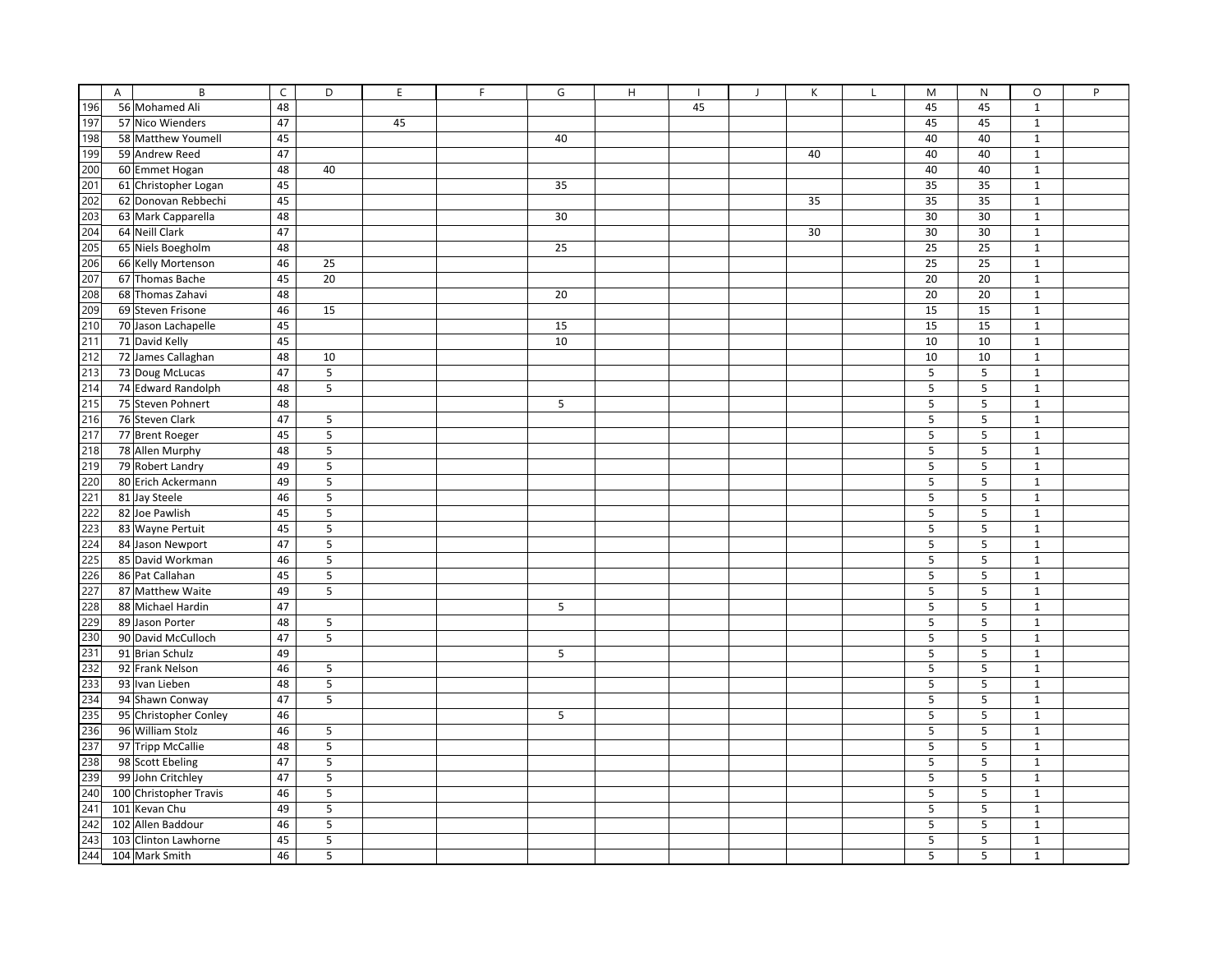|     | A              | B                           | $\mathsf C$ | D              | E              | F   | G              | H              |                | $\overline{1}$ | К       | L              | M   | $\mathsf{N}$                        | $\circ$        | P               |
|-----|----------------|-----------------------------|-------------|----------------|----------------|-----|----------------|----------------|----------------|----------------|---------|----------------|-----|-------------------------------------|----------------|-----------------|
| 245 |                | 105 Todd Quiring            | 45          | 5              |                |     |                |                |                |                |         |                | 5   | 5                                   | $\mathbf 1$    |                 |
| 246 |                | 106 Robert Murray           | 48          | 5              |                |     |                |                |                |                |         |                | 5   | 5                                   | $\mathbf{1}$   |                 |
| 247 |                | 107 Derek Fenton            | 47          | 5              |                |     |                |                |                |                |         |                | 5   | 5                                   | $\mathbf 1$    |                 |
| 248 |                | 108 Scot Ursum              | 49          | 5              |                |     |                |                |                |                |         |                | 5   | 5                                   | $\mathbf{1}$   |                 |
|     | 249 Men 50-54  |                             |             | $\mathbf{1}$   | $\overline{2}$ | 3   | $\overline{4}$ | 5 <sub>o</sub> | 6 <sup>°</sup> | $\overline{7}$ | $\bf 8$ | 9 <sup>°</sup> |     |                                     |                |                 |
|     | 250 Place Name |                             | Age         | Club XC        | <b>USA XC</b>  | 8K  | <b>10K</b>     | Half           | <b>5K</b>      | Mile           | 5K XC   | 15K            |     | Total Pts Best 5 Pts # events AWARD |                |                 |
| 251 |                | 1 Kent Lemme                | 51          | 90             | 100            | 100 | 100            |                | 95             |                |         |                | 485 | 485                                 | 5              | <b>CHAMPION</b> |
| 252 |                | 2 Mark Hixson               | 53          | 50             | 90             | 95  | 95             |                | 85             |                |         | 95             | 510 | 460                                 | $6\phantom{1}$ | 2nd place       |
| 253 |                | 3 Francis Burdett           | 53          | 5 <sub>1</sub> | 45             |     | 85             |                | 80             |                | 85      | 90             | 390 | 385                                 | $6\phantom{1}$ | 3rd place       |
| 254 |                | 4 Dale Flanders             | 53          | 5              | 55             | 90  | 60             | 80             | 50             | 85             | 30      |                | 455 | 370                                 | 8              | 4th place       |
| 255 |                | 5 Mike Nier                 | 53          | 10             | 75             |     | 70             | 100            |                |                | 5       |                | 260 | 260                                 | 5              | 5th place       |
| 256 |                | 6 Eric Stabb                | 50          | 45             | 85             |     |                |                | 90             |                |         |                | 220 | 220                                 | 3              | 6th place       |
| 257 |                | 7 Thomas Schumann           | 53          | 5              | 60             | 85  |                |                | 45             |                |         |                | 195 | 195                                 | $\overline{4}$ | 7th place       |
| 258 |                | 8 Charles Novak             | 51          |                |                |     |                |                |                | 100            | 95      |                | 195 | 195                                 | $\overline{2}$ |                 |
| 259 |                | 9 Jeff Conston              | 50          | 5              | 40             |     | 45             |                | 40             |                | 60      |                | 190 | 190                                 | 5              | 8th place       |
| 260 |                | 10 Christian Cushing-murray | 50          | 80             | 95             |     |                |                |                |                |         |                | 175 | 175                                 | $\overline{2}$ |                 |
| 261 |                | 11 Kristian Blaich          | 51          | 75             |                |     | 90             |                |                |                |         |                | 165 | 165                                 | $\overline{2}$ |                 |
| 262 |                | 12 Mike McManus             | 52          | 85             | 80             |     |                |                |                |                |         |                | 165 | 165                                 | $\overline{2}$ |                 |
| 263 |                | 13 Chip Owens               | 51          |                |                |     |                |                | 65             | 95             |         |                | 160 | 160                                 | $\overline{2}$ |                 |
| 264 |                | 14 Scott Siriano            | 52          |                |                |     |                |                |                | 90             | 45      |                | 135 | 135                                 | $\overline{2}$ |                 |
| 265 |                | 15 David Matherne           | 54          | 5              | 70             |     |                |                | 55             |                |         |                | 130 | 130                                 | 3              | 9th place       |
| 266 |                | 16 Tim Meigs                | 51          | 25             |                |     |                |                | 100            |                |         |                | 125 | 125                                 | $\overline{2}$ |                 |
| 267 |                | 17 Michael Connors          | 51          |                | 65             |     |                |                | 60             |                |         |                | 125 | 125                                 | $\overline{2}$ |                 |
| 268 |                | 18 Adam Engst               | 50          |                |                |     |                |                | 70             |                | 50      |                | 120 | 120                                 | $\overline{2}$ |                 |
| 269 |                | 19 Frederick Herr           | 51          | 45             |                |     |                |                | 75             |                |         |                | 120 | 120                                 | $\overline{2}$ |                 |
| 270 |                | 20 Peter Hammer             | 51          | 100            |                |     |                |                |                |                |         |                | 100 | 100                                 | $\mathbf 1$    |                 |
| 271 |                | 21 Tim Van Orden            | 50          |                |                |     |                |                |                |                | 100     |                | 100 | 100                                 | $\mathbf 1$    |                 |
| 272 |                | 22 Sean Wade                | 52          |                |                |     |                |                |                |                |         | 100            | 100 | 100                                 | $\mathbf{1}$   |                 |
| 273 |                | 23 Carl Combs               | 52          | 95             |                |     |                |                |                |                |         |                | 95  | 95                                  | $\mathbf 1$    |                 |
| 274 |                | 24 Alejandro Heuck          | 53          | 5              | 50             |     | 35             |                |                |                |         |                | 90  | 90                                  | 3              | 10th place      |
| 275 |                | 25 Tim Harte                | 50          |                |                |     |                |                |                |                | 90      |                | 90  | 90                                  | $\mathbf 1$    |                 |
| 276 |                | 26 Charles Land             | 52          |                |                |     |                |                |                |                |         | 85             | 85  | 85                                  | $\mathbf 1$    |                 |
| 277 |                | 27 Theodor Schnaufer        | 54          | 5              |                |     | 40             |                |                |                | 40      |                | 85  | 85                                  | 3              | 11th place      |
| 278 |                | 28 Paul Mayer               | 50          |                |                |     |                | 85             |                |                |         |                | 85  | 85                                  | $\mathbf 1$    |                 |
| 279 |                | 29 Gregory Dawson           | 52          | 5              |                | 80  |                |                |                |                |         |                | 85  | 85                                  | $\overline{2}$ |                 |
| 280 |                | 30 Jim Park                 | 52          |                |                |     |                |                |                |                | 80      |                | 80  | 80                                  | $\mathbf 1$    |                 |
| 281 |                | 31 Todd Reed                | 52          |                |                |     |                |                |                | 80             |         |                | 80  | 80                                  | $\mathbf 1$    |                 |
| 282 |                | 32 David Principe           | 51          | 5              |                |     | 75             |                |                |                |         |                | 80  | 80                                  | $\overline{2}$ |                 |
| 283 |                | 33 Jason Cakouros           | 52          |                |                |     | 80             |                |                |                |         |                | 80  | 80                                  | $\mathbf 1$    |                 |
| 284 |                | 34 MARIO ZUNIGA             | 53          |                |                | 75  |                |                |                |                |         |                | 75  | 75                                  | $\mathbf 1$    |                 |
| 285 |                | 35 David Cabe               | 51          |                |                |     |                | 75             |                |                |         |                | 75  | 75                                  | $\mathbf 1$    |                 |
| 286 |                | 36 Louis Csak               | 52          |                |                |     |                |                |                | 75             |         |                | 75  | 75                                  | $\mathbf 1$    |                 |
| 287 |                | 37 Brad Kelley              | 52          |                |                |     |                |                |                |                | 75      |                | 75  | 75                                  | $\mathbf 1$    |                 |
| 288 |                | 38 Brian Zubatch            | 51          |                |                |     |                | 70             |                |                |         |                | 70  | 70                                  | $\mathbf{1}$   |                 |
| 289 |                | 39 James Beyer              | 50          | 70             |                |     |                |                |                |                |         |                | 70  | 70                                  | $\mathbf 1$    |                 |
| 290 |                | 40 PETER O'SHEA             | 51          |                |                | 70  |                |                |                |                |         |                | 70  | 70                                  | $\mathbf 1$    |                 |
| 291 |                | 41 Armando Oliveira         | 50          |                |                |     |                |                |                |                | 70      |                | 70  | 70                                  | $\mathbf 1$    |                 |
| 292 |                | 42 Kevin White              | 50          | 5              |                | 60  |                |                |                |                |         |                | 65  | 65                                  | $\overline{2}$ |                 |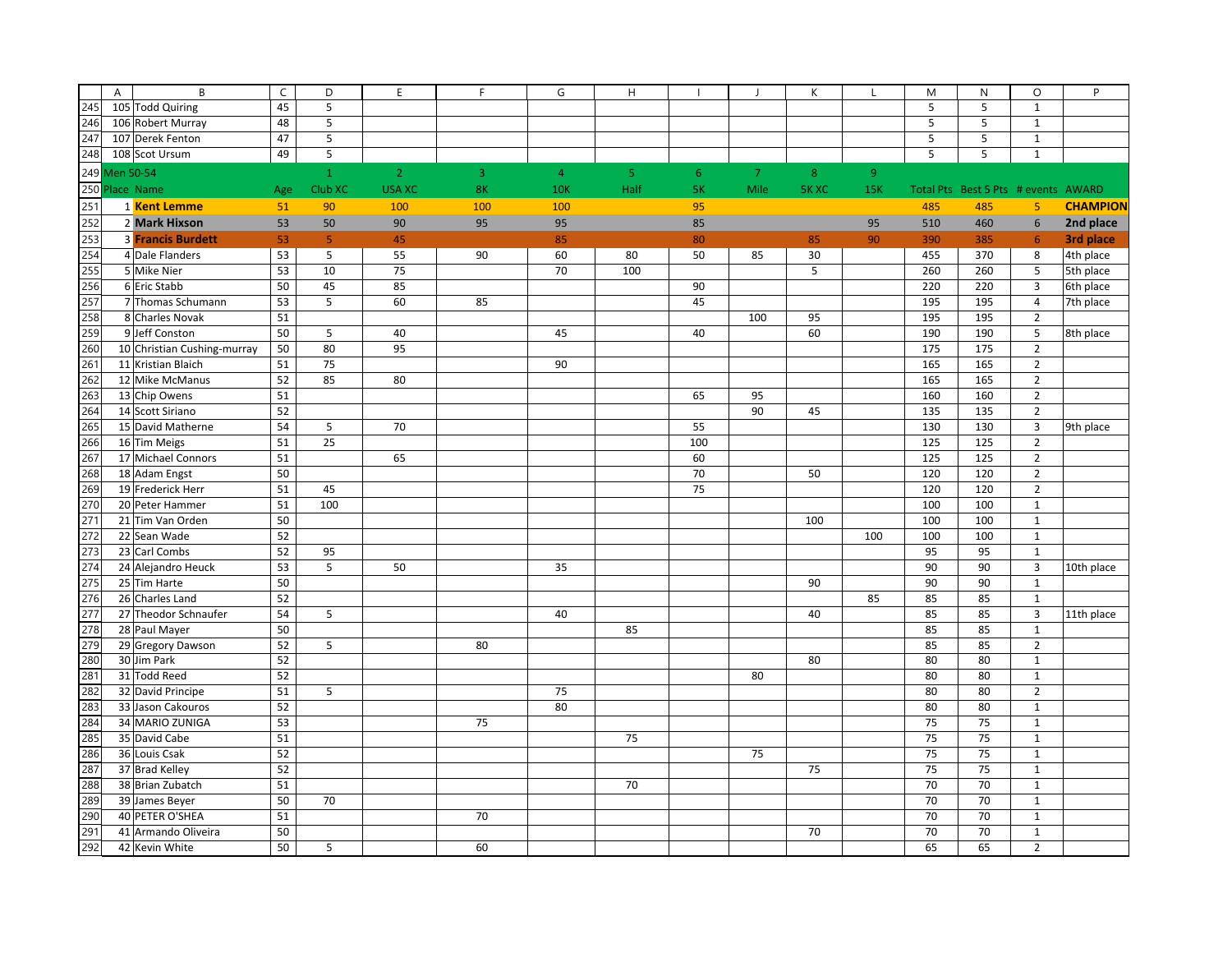|     | A | B                    | $\mathsf C$     | D               | E  | F  | G  | H  |    | $\overline{1}$ | К  | $\mathbf{I}$ | M  | N  | O              | P          |
|-----|---|----------------------|-----------------|-----------------|----|----|----|----|----|----------------|----|--------------|----|----|----------------|------------|
| 293 |   | 43 BRIAN HILL        | 51              |                 |    | 65 |    |    |    |                |    |              | 65 | 65 | $\mathbf{1}$   |            |
| 294 |   | 44 David Ott         | 54              |                 |    |    | 65 |    |    |                |    |              | 65 | 65 | $\mathbf{1}$   |            |
| 295 |   | 45 Michael Nahom     | 50              | 65              |    |    |    |    |    |                |    |              | 65 | 65 | $\mathbf 1$    |            |
| 296 |   | 46 James Jankowski   | 50              |                 |    |    |    | 65 |    |                |    |              | 65 | 65 | $\mathbf{1}$   |            |
| 297 |   | 47 Mark Lindrud      | 50              |                 |    |    |    |    |    |                | 65 |              | 65 | 65 | $\mathbf{1}$   |            |
| 298 |   | 48 Anthony Kandt     | 50              |                 |    |    |    | 60 |    |                |    |              | 60 | 60 | $\mathbf{1}$   |            |
| 299 |   | 49 Tracy Lokken      | 52              | 60              |    |    |    |    |    |                |    |              | 60 | 60 | $\mathbf{1}$   |            |
| 300 |   | 50 David Dorsey      | $\overline{51}$ |                 |    |    |    |    |    |                | 55 |              | 55 | 55 | $\mathbf{1}$   |            |
| 301 |   | 51 Venelin Tchamov   | 52              | $\mathsf S$     |    |    | 25 |    |    |                | 25 |              | 55 | 55 | $\overline{3}$ | 12th place |
| 302 |   | 52 Joseph O'Leary    | 50              |                 |    |    | 55 |    |    |                |    |              | 55 | 55 | $\mathbf{1}$   |            |
| 303 |   | 53 Brian Harreld     | 50              |                 |    |    |    | 55 |    |                |    |              | 55 | 55 | $\mathbf{1}$   |            |
| 304 |   | 54 Kevin Zimmer      | 54              | 55              |    |    |    |    |    |                |    |              | 55 | 55 | $\mathbf{1}$   |            |
| 305 |   | 55 PAUL PELLETIER    | 52              |                 |    | 55 |    |    |    |                |    |              | 55 | 55 | $\mathbf 1$    |            |
| 306 |   | 56 Paul Davies       | 51              |                 |    |    | 50 |    |    |                |    |              | 50 | 50 | $\mathbf{1}$   |            |
| 307 |   | 57 PAUL ISAAC        | 54              |                 |    | 50 |    |    |    |                |    |              | 50 | 50 | $\mathbf{1}$   |            |
| 308 |   | 58 Tassos Valtadoros | 52              |                 |    |    |    | 50 |    |                |    |              | 50 | 50 | $\mathbf 1$    |            |
| 309 |   | 59 Eric Barr         | 53              |                 |    |    |    | 45 |    |                |    |              | 45 | 45 | $\mathbf{1}$   |            |
| 310 |   | 60 Ben Bailey        | 53              |                 |    |    |    |    | 25 |                | 20 |              | 45 | 45 | $\overline{2}$ |            |
| 311 |   | 61 Brad Wobig        | 50              | 5               | 5  |    |    |    | 35 |                |    |              | 45 | 45 | $\overline{3}$ | 13th place |
| 312 |   | 62 Matt Sheremeta    | 50              | 40              |    |    |    |    |    |                |    |              | 40 | 40 | $\mathbf{1}$   |            |
| 313 |   | 63 Robert Verhees    | 52              | 35              |    |    |    |    |    |                |    |              | 35 | 35 | $\mathbf{1}$   |            |
| 314 |   | 64 David Greenberg   | 50              |                 |    |    |    |    |    |                | 35 |              | 35 | 35 | $\mathbf{1}$   |            |
| 315 |   | 65 Robert Murphy     | 53              |                 | 35 |    |    |    |    |                |    |              | 35 | 35 | $\mathbf{1}$   |            |
| 316 |   | 66 Ron Lombardi      | 54              |                 | 30 |    |    |    |    |                |    |              | 30 | 30 | $\mathbf 1$    |            |
| 317 |   | 67 Craig Godwin      | 50              | 30              |    |    |    |    |    |                |    |              | 30 | 30 | $\mathbf 1$    |            |
| 318 |   | 68 Kevin Barda       | 50              | $\overline{5}$  | 25 |    |    |    |    |                |    |              | 30 | 30 | $\overline{2}$ |            |
| 319 |   | 69 David Waid        | 50              |                 |    |    |    |    | 30 |                |    |              | 30 | 30 | $\mathbf{1}$   |            |
| 320 |   | 70 Michael Stearns   | 54              | 5               | 15 |    |    |    |    |                |    |              | 20 | 20 | $\overline{2}$ |            |
| 321 |   | 71 Guy Jackson       | 53              |                 |    |    |    |    | 20 |                |    |              | 20 | 20 | $\mathbf 1$    |            |
| 322 |   | 72 David Topham***   | 54              |                 | 20 |    |    |    |    |                |    |              | 20 | 20 | $\mathbf 1$    |            |
| 323 |   | 73 Bill Newsham      | 53              | $5\phantom{.0}$ |    |    | 15 |    |    |                |    |              | 20 | 20 | $\overline{2}$ |            |
| 324 |   | 74 David Alder       | 53              |                 | 5  |    |    |    | 15 |                |    |              | 20 | 20 | $\overline{2}$ |            |
| 325 |   | 75 Doug Guertin      | 54              |                 |    |    | 20 |    |    |                |    |              | 20 | 20 | $\mathbf{1}$   |            |
| 326 |   | 76 Robert Arsenault  | 52              | 20              |    |    |    |    |    |                |    |              | 20 | 20 | $\mathbf 1$    |            |
| 327 |   | 77 Tony Gerbino      | 53              | 15              |    |    |    |    |    |                |    |              | 15 | 15 | $\mathbf{1}$   |            |
| 328 |   | 78 Paul Pulinski     | 54              |                 |    |    |    |    |    |                | 15 |              | 15 | 15 | $\mathbf 1$    |            |
| 329 |   | 79 Rob Blaszkiewicz  | 53              | 5               | 10 |    |    |    |    |                |    |              | 15 | 15 | $\overline{2}$ |            |
| 330 |   | 80 Jeffrey Cahill    | 51              |                 |    |    | 10 |    |    |                |    |              | 10 | 10 | $\mathbf{1}$   |            |
| 331 |   | 81 John McMahon      | 52              |                 |    |    |    |    |    |                | 10 |              | 10 | 10 | $\mathbf{1}$   |            |
| 332 |   | 82 Jeff Haushalter   | 50              | 5               | 5  |    |    |    |    |                |    |              | 10 | 10 | $\overline{2}$ |            |
| 333 |   | 83 Tim Powers        | 53              | $5\phantom{.0}$ |    |    |    |    |    |                | 5  |              | 10 | 10 | $\overline{2}$ |            |
| 334 |   | 84 Charles Muhammad  | 52              |                 |    |    |    |    | 10 |                |    |              | 10 | 10 | $\mathbf{1}$   |            |
| 335 |   | 85 Harris Hardy      | 54              | 5               |    |    |    |    |    |                |    |              | 5  | 5  | $\mathbf{1}$   |            |
| 336 |   | 86 John Hennelly     | 54              | 5               |    |    |    |    |    |                |    |              | 5  | 5  | $\mathbf{1}$   |            |
| 337 |   | 87 Tom Helfinstine   | 52              | 5               |    |    |    |    |    |                |    |              | 5  | 5  | $\mathbf{1}$   |            |
| 338 |   | 88 Bret Jardine      | 51              |                 | 5  |    |    |    |    |                |    |              | 5  | 5  | $\mathbf{1}$   |            |
| 339 |   | 89 Guy Schott        | 54              | 5               |    |    |    |    |    |                |    |              | 5  | 5  | $\mathbf{1}$   |            |
| 340 |   | 90 Anthony Crilly    | 53              |                 |    |    |    |    |    |                | 5  |              | 5  | 5  | $\mathbf 1$    |            |
| 341 |   | 91 Allan Severude    | 52              | 5               |    |    |    |    |    |                |    |              | 5  | 5  | $\mathbf{1}$   |            |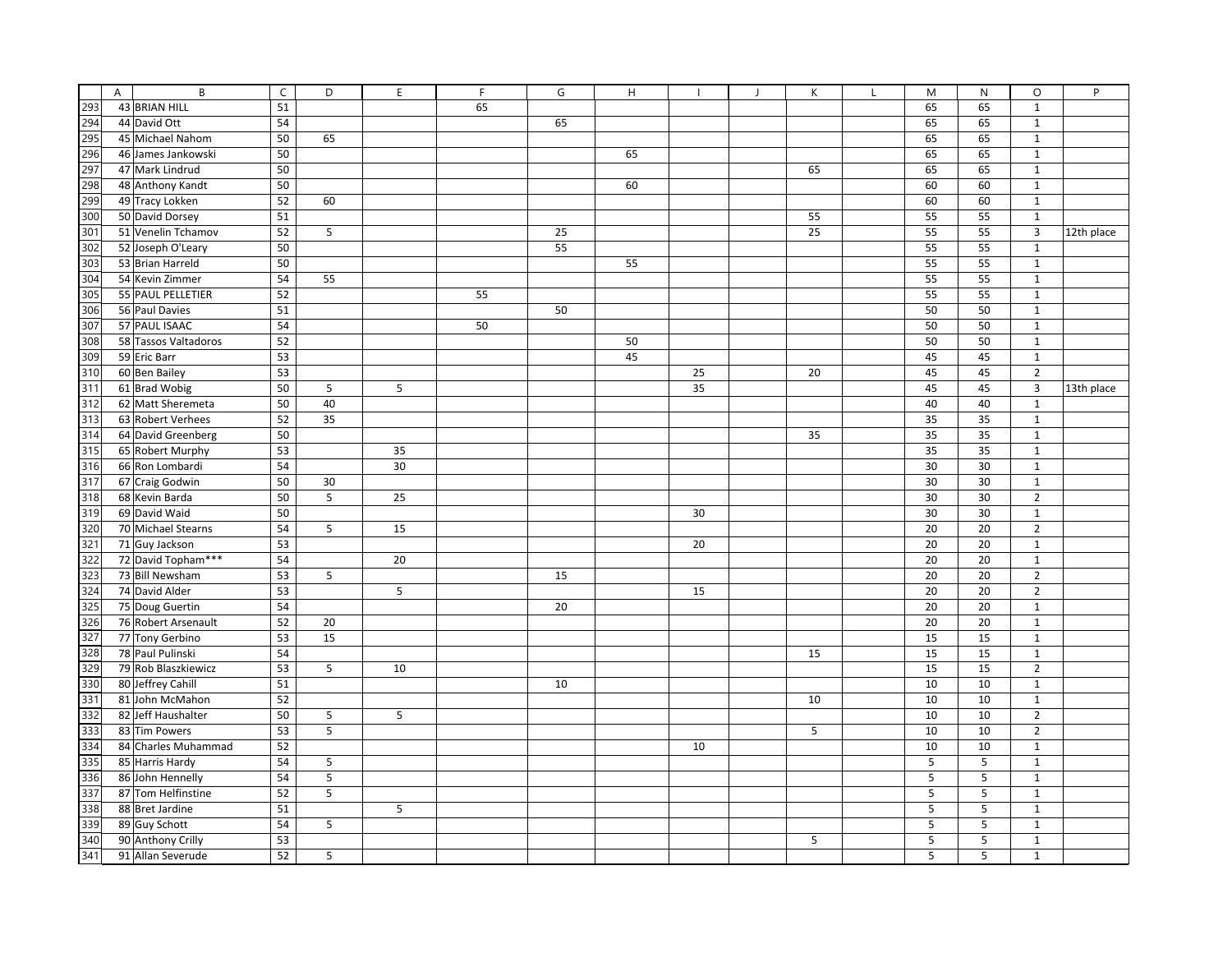|                                                                           | $\overline{B}$<br>$\overline{A}$ | $\overline{C}$ | D              | E              | F   | G              | $\boldsymbol{\mathsf{H}}$ |                | $\overline{\phantom{a}}$ | К            |                | M          | N                                   | $\circ$                          | P               |
|---------------------------------------------------------------------------|----------------------------------|----------------|----------------|----------------|-----|----------------|---------------------------|----------------|--------------------------|--------------|----------------|------------|-------------------------------------|----------------------------------|-----------------|
| 342                                                                       | 92 Lowery Stallings              | 52             | 5              |                |     |                |                           |                |                          |              |                | 5          | 5                                   | $\mathbf 1$                      |                 |
| 343                                                                       | 93 Dave Dunham                   | 53             | 5              |                |     |                |                           |                |                          |              |                | 5          | 5                                   | $\mathbf{1}$                     |                 |
| 344                                                                       | 94 Matthew Underwood             | 51             | 5              |                |     |                |                           |                |                          |              |                | 5          | 5                                   | $\mathbf 1$                      |                 |
| $\frac{345}{345}$ $\frac{346}{347}$ $\frac{347}{348}$                     | 95 Gary Blanco                   | 50             | 5              |                |     |                |                           |                |                          |              |                | 5          | 5                                   | $\mathbf{1}$                     |                 |
|                                                                           | 96 Greg Hales                    | 51             | 5              |                |     |                |                           |                |                          |              |                | 5          | 5                                   | $\mathbf 1$                      |                 |
|                                                                           | 97 John Borthwick                | 53             | 5              |                |     |                |                           |                |                          |              |                | 5          | 5                                   | $\mathbf 1$                      |                 |
|                                                                           | 98 JD Pepper                     | 54             | 5              |                |     |                |                           |                |                          |              |                | 5          | 5                                   | $\mathbf 1$                      |                 |
|                                                                           | 99 Allan Bohlke                  | 54             | 5              |                |     |                |                           |                |                          |              |                | 5          | 5                                   | $\mathbf{1}$                     |                 |
| $\frac{349}{350}$                                                         | 100 Richard Alderton             | 52             | 5              |                |     |                |                           |                |                          |              |                | 5          | 5                                   | $\mathbf{1}$                     |                 |
|                                                                           | 101 Dean Thompson                | 52             | 5              |                |     |                |                           |                |                          |              |                | 5          | 5                                   | $\mathbf{1}$                     |                 |
|                                                                           | 102 David Ward                   | 50             | 5              |                |     |                |                           |                |                          |              |                | 5          | 5                                   | $\mathbf{1}$                     |                 |
|                                                                           | 103 Mark Cucuzzella              | 51             |                | 5              |     |                |                           |                |                          |              |                | 5          | 5                                   | $\mathbf{1}$                     |                 |
|                                                                           | 104 Andrew Helmick               | 51             | 5              |                |     |                |                           |                |                          |              |                | 5          | 5                                   | $\mathbf{1}$                     |                 |
|                                                                           | 105 Blake Burchell               | 51             | 5              |                |     |                |                           |                |                          |              |                | 5          | 5                                   | $\mathbf{1}$                     |                 |
|                                                                           | 106 David White                  | 52             | 5              |                |     |                |                           |                |                          |              |                | 5          | $\sf 5$                             | $\mathbf{1}$                     |                 |
|                                                                           | 107 Jeff Soares                  | 54             | $\overline{5}$ |                |     |                |                           |                |                          |              |                | 5          | 5                                   | $\mathbf{1}$                     |                 |
|                                                                           | 108 Daniel Feder                 | 54             | $\sf 5$        |                |     |                |                           |                |                          |              |                | 5          | 5                                   | $\mathbf{1}$                     |                 |
|                                                                           | 109 Dan Bergeson                 | 52             | 5              |                |     |                |                           |                |                          |              |                | 5          | 5                                   | $\mathbf 1$                      |                 |
|                                                                           | 110 Roger Dix                    | 50             | 5              |                |     |                |                           |                |                          |              |                | 5          | $\sf 5$                             | $\mathbf 1$                      |                 |
|                                                                           | 111 David Engstrom               | 52             | 5              |                |     |                |                           |                |                          |              |                | 5          | 5                                   | $\mathbf 1$                      |                 |
| 352<br>353<br>354<br>355<br>356<br>357<br>358<br>359<br>360<br>362<br>363 | 112 Sean Ryan                    | 50             |                | 5              |     |                |                           |                |                          |              |                | 5          | 5                                   | $\mathbf{1}$                     |                 |
|                                                                           | 113 Brian Lundberg               | 52             |                |                |     |                |                           |                |                          | 5            |                | 5          | 5                                   | $\mathbf 1$                      |                 |
| 364                                                                       | 114 James Wooldridge             | 54             | 5              |                |     |                |                           |                |                          |              |                | 5          | 5                                   | $\mathbf{1}$                     |                 |
| 365                                                                       | 115 Andy Schloot                 | 50             | 5              |                |     |                |                           |                |                          |              |                | 5          | 5                                   | $\mathbf 1$                      |                 |
| 366                                                                       | 116 Ryan Shrum                   | 50             | 5              |                |     |                |                           |                |                          |              |                | 5          | 5                                   | $\mathbf{1}$                     |                 |
| 367                                                                       | 117 Eric Wulfman                 | 51             |                |                |     |                |                           |                |                          | 5            |                | 5          | 5                                   | $\mathbf{1}$                     |                 |
| 368                                                                       | 118 Michael Rohl                 | 53             |                |                |     |                |                           |                |                          | 5            |                | 5          | 5                                   | $\mathbf{1}$                     |                 |
| 369                                                                       | 119 Wayne Levy                   | 52             | 5              |                |     |                |                           |                |                          |              |                | 5          | 5                                   | $\mathbf{1}$                     |                 |
| 370                                                                       | 120 Victor Gonzalez              | 53             |                |                |     | 5              |                           |                |                          |              |                | 5          | 5                                   | $\mathbf{1}$                     |                 |
| 371                                                                       | 121 Paul Thiels                  | 54             | 5              |                |     |                |                           |                |                          |              |                | 5          | 5                                   | $\mathbf{1}$                     |                 |
| 372                                                                       | 122 Jeff Creighton               | 54             | 5              |                |     |                |                           |                |                          |              |                | 5          | 5                                   | $\mathbf{1}$                     |                 |
| 373                                                                       | 123 Neal Butler                  | 54             | 5              |                |     |                |                           |                |                          |              |                | 5          | 5                                   | $\mathbf{1}$                     |                 |
| 374                                                                       | 124 Kyung Nam                    | 50             |                |                |     | 5              |                           |                |                          |              |                | 5          | 5                                   | $\mathbf{1}$                     |                 |
| 375                                                                       | 125 Michael Quinn                | 54             |                |                |     | 5              |                           |                |                          |              |                | 5          | 5                                   | $\mathbf{1}$                     |                 |
| 376                                                                       | 126 Timothy Ensign               | 54             | 5              |                |     |                |                           |                |                          |              |                | 5          | 5                                   | $\mathbf{1}$                     |                 |
| 377                                                                       | 127 Marc Sosnowski               | 50             | 5              |                |     |                |                           |                |                          |              |                | 5          | 5                                   | $\mathbf 1$                      |                 |
| 378                                                                       | 128 Dan Schuman                  | 50             | 5              |                |     |                |                           |                |                          |              |                | 5          | 5                                   | $\mathbf{1}$                     |                 |
| 379                                                                       | 129 Christopher Lawrence         | 54             | 5              |                |     |                |                           |                |                          |              |                | 5          | 5                                   | $\mathbf{1}$                     |                 |
| 380                                                                       | 130 Michael Strickland           | 51             | 5              |                |     |                |                           |                |                          |              |                | 5          | 5                                   | $\mathbf{1}$                     |                 |
| 381                                                                       | 131 John McCue                   | 50             |                |                |     | 5              |                           |                |                          |              |                | 5          | 5                                   | $\mathbf 1$                      |                 |
|                                                                           | 132 Tom Luongo                   | 53             | 5              |                |     |                |                           |                |                          |              |                | 5          | 5                                   | $\mathbf{1}$                     |                 |
|                                                                           | 133 Sean Messiter                | 51             | 5              |                |     |                |                           |                |                          |              |                | 5          | 5                                   | $\mathbf{1}$                     |                 |
| $\begin{array}{r} 1.382 \\ 382 \\ 383 \\ 384 \\ 385 \end{array}$          | <b>Men 55-59</b>                 |                | $\mathbf{1}$   | $\overline{2}$ | 3   | $\overline{4}$ | 5 <sub>o</sub>            | 6 <sup>°</sup> | $\overline{7}$           | 8            | 9 <sup>°</sup> |            |                                     |                                  |                 |
|                                                                           | Place Name                       | Age            | Club XC        | <b>USA XC</b>  | 8K  | <b>10K</b>     | Half                      | 5K             | Mile                     | <b>5K XC</b> | 15K            |            | Total Pts Best 5 Pts # events AWARD |                                  |                 |
| 386                                                                       | 1 Nat Larson                     | 56             | 100            | 100            | 100 | 100            |                           | 100            |                          |              | 100            | 600        | 500                                 | 6 <sup>1</sup>                   | <b>CHAMPION</b> |
| 387                                                                       | 2 John Van Kerkhove              | 56             |                |                | 70  | 65             | 65                        | 70             | 70                       | 65           |                | 405        | 340                                 | $\boldsymbol{6}$                 | 2nd place       |
|                                                                           |                                  |                |                |                |     |                |                           |                |                          |              |                |            |                                     |                                  | 3rd place       |
| 388<br>389<br>390                                                         | <b>3 Gary Leaman</b>             | 59<br>58       | 45             |                | 95  |                | 90<br>70                  | 75             |                          |              |                | 305<br>200 | 305                                 | $\overline{4}$<br>$\overline{4}$ |                 |
|                                                                           | 4 Dennis Kinney                  | 55             | 5<br>5         | 75             |     | 50             |                           |                |                          |              |                |            | 200                                 |                                  | 4th place       |
|                                                                           | 5 Alan Evans                     |                |                |                |     |                | 90                        |                |                          | 100          |                | 195        | 195                                 | $\overline{3}$                   | 5th place       |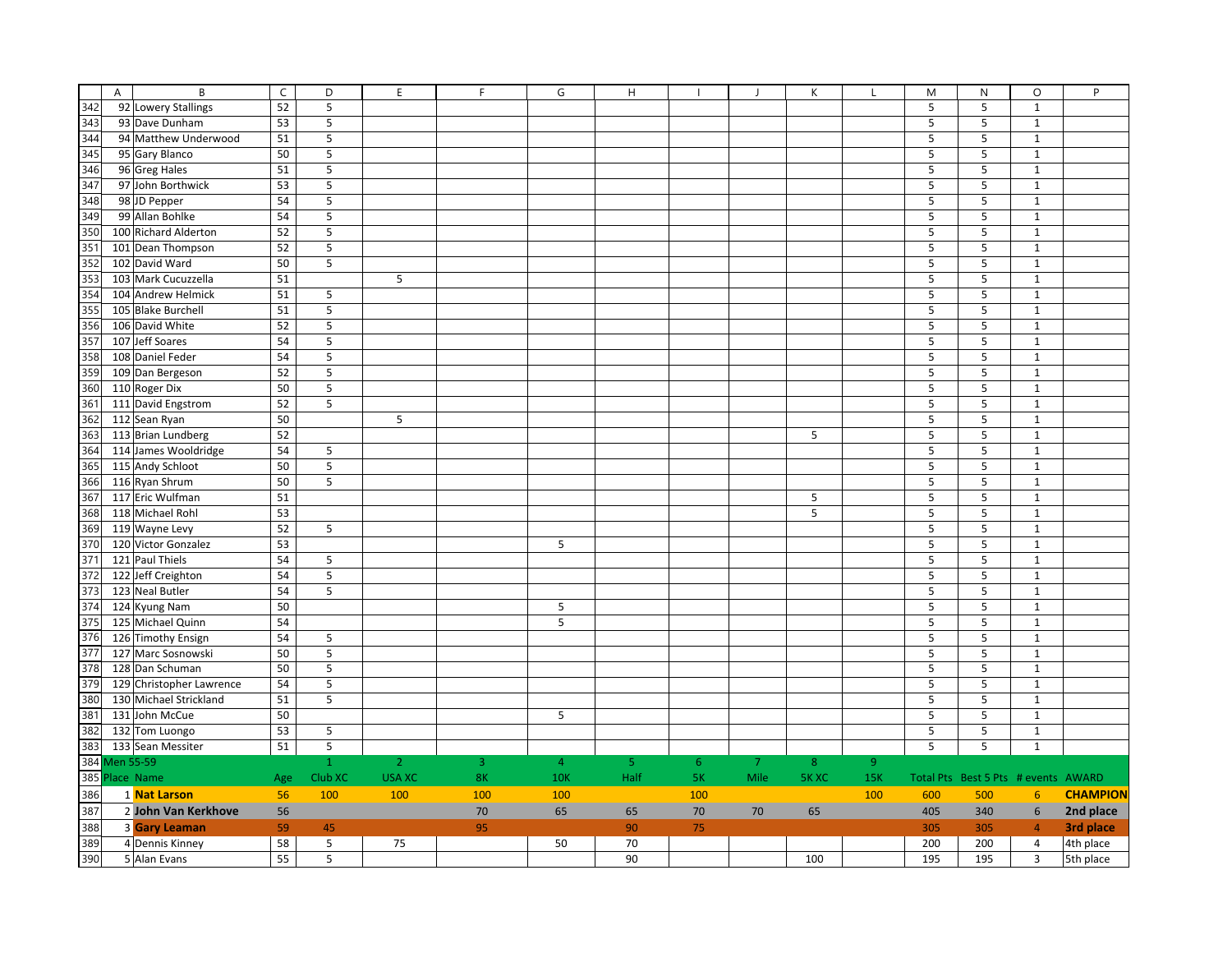|     | A<br>В                   | $\mathsf C$ | D  | E  | E  | G  | H   | $\mathbf{I}$ | $\mathbf{J}$ | К  | $\mathsf{L}$ | M   | N      | $\circ$                 | P         |
|-----|--------------------------|-------------|----|----|----|----|-----|--------------|--------------|----|--------------|-----|--------|-------------------------|-----------|
| 391 | 6 Eric Stuber            | 55          | 5  |    |    |    | 95  |              | 90           |    |              | 190 | 190    | 3                       | 6th place |
| 392 | 7 James Zoldy            | 56          |    |    |    | 80 | 100 |              |              |    |              | 180 | 180    | $\overline{2}$          |           |
| 393 | 8 GARY DROZE             | 57          |    |    | 80 |    |     | 90           |              |    |              | 170 | 170    | $\overline{2}$          |           |
| 394 | 9 Tim Lambrecht          | 56          |    |    |    |    | 85  |              | 85           |    |              | 170 | 170    | $\overline{2}$          |           |
| 395 | 10 Jaime Hartges         | 56          | 5  |    |    |    | 80  |              | 65           |    |              | 150 | 150    | 3                       | 7th place |
| 396 | 11 Michael Hammond       | 57          | 5  |    |    |    | 60  |              | 55           |    |              | 120 | 120    | $\overline{\mathbf{3}}$ | 8th place |
| 397 | 12 Rick Torres           | 55          | 25 |    |    |    | 95  |              |              |    |              | 120 | 120    | $\overline{2}$          |           |
| 398 | 13 Sam Legierski         | 59          |    |    |    |    |     |              | 75           | 30 |              | 105 | 105    | $\overline{2}$          |           |
| 399 | 14 Alan Wells            | 55          |    |    |    |    |     |              | 100          |    |              | 100 | 100    | $\mathbf{1}$            |           |
| 400 | 15 Keith Scott           | 56          | 5  |    |    |    | 50  |              | 45           |    |              | 100 | 100    | 3                       | 9th place |
| 401 | 16 John Kissane          | 58          |    |    |    |    |     |              |              |    | 95           | 95  | 95     | $\mathbf{1}$            |           |
| 402 | 17 E J Hrynowski         | 55          | 20 |    |    | 75 |     |              |              |    |              | 95  | 95     | $\overline{2}$          |           |
| 403 | 18 John Van Danacker     | 55          | 95 |    |    |    |     |              |              |    |              | 95  | 95     | $\mathbf{1}$            |           |
| 404 | 19 Chuck Bridgman        | 57          |    |    |    |    |     |              | 95           |    |              | 95  | 95     | $\mathbf{1}$            |           |
| 405 | 20 Mark Zamek            | 55          |    |    |    |    |     | 95           |              |    |              | 95  | 95     | $\mathbf{1}$            |           |
| 406 | 21 Mark Reeder           | 58          |    |    |    | 95 |     |              |              |    |              | 95  | 95     | $\mathbf{1}$            |           |
| 407 | 22 Jeffery Dundas        | 59          |    | 95 |    |    |     |              |              |    |              | 95  | 95     | $\mathbf{1}$            |           |
| 408 | 23 Kevin Paulk           | 57          | 5  | 90 |    |    |     |              |              |    |              | 95  | 95     | $\overline{2}$          |           |
| 409 | 24 Jonathan Kline        | 58          |    |    |    |    |     |              |              | 95 |              | 95  | 95     | $\mathbf{1}$            |           |
| 410 | 25 TIM ENSIGN            | 55          |    |    | 90 |    |     |              |              |    |              | 90  | 90     | $\mathbf{1}$            |           |
| 411 | 26 Kevin Cooper          | 58          |    |    |    |    |     | 65           |              | 25 |              | 90  | 90     | $\overline{2}$          |           |
| 412 | 27 John Sullivan         | 57          |    |    |    | 90 |     |              |              |    |              | 90  | 90     | $\mathbf{1}$            |           |
| 413 | 28 Mike Spencer          | 58          |    |    |    |    |     | 50           | 40           |    |              | 90  | 90     | $\overline{2}$          |           |
| 414 | 29 Mike Blackmore        | 55          | 90 |    |    |    |     |              |              |    |              | 90  | $90\,$ | $\mathbf 1$             |           |
| 415 | 30 Daniel Mazo           | 55          |    |    |    |    |     |              |              | 90 |              | 90  | 90     | $\mathbf{1}$            |           |
| 416 | 31 Jeff Haertel          | 56          | 5  |    |    |    |     |              | 80           |    |              | 85  | 85     | $\overline{2}$          |           |
| 417 | 32 Bob Nugent            | 57          | 5  | 80 |    |    |     |              |              |    |              | 85  | 85     | $\overline{2}$          |           |
| 418 | <b>33 DERRICK STALEY</b> | 59          |    |    | 85 |    |     |              |              |    |              | 85  | 85     | $\mathbf{1}$            |           |
| 419 | 34 Nathan Skipper        | 55          | 5  |    |    |    |     | 80           |              |    |              | 85  | 85     | $\overline{2}$          |           |
| 420 | 35 Ken Ernst             | 56          | 85 |    |    |    |     |              |              |    |              | 85  | 85     | $\mathbf{1}$            |           |
| 421 | 36 Gregory Oshust        | 55          |    |    |    |    |     | 85           |              |    |              | 85  | 85     | $\mathbf{1}$            |           |
| 422 | 37 Casey Carlstrom       | 59          |    |    |    |    |     |              |              | 85 |              | 85  | 85     | $\mathbf{1}$            |           |
| 423 | 38 Joseph Mora           | 57          | 10 |    |    |    |     |              |              | 75 |              | 85  | 85     | $\overline{2}$          |           |
| 424 | 39 Michael Gardella      | 55          | 5  |    |    |    |     |              |              | 80 |              | 85  | 85     | $\overline{2}$          |           |
| 425 | 40 Steven Blostein       | 57          |    |    |    | 85 |     |              |              |    |              | 85  | 85     | $\mathbf{1}$            |           |
| 426 | 41 Warren Angell         | 55          |    |    |    | 30 |     |              |              | 50 |              | 80  | 80     | $\overline{2}$          |           |
| 427 | 42 Patrick Billig        | 55          | 75 |    |    |    |     |              |              |    |              | 75  | 75     | $\mathbf{1}$            |           |
| 428 | 43 Jeff Rothstein        | 56          |    |    |    |    | 75  |              |              |    |              | 75  | 75     | $\mathbf{1}$            |           |
| 429 | 44 Jim Howard            | 59          |    |    |    | 70 |     |              |              |    |              | 70  | 70     | $\mathbf{1}$            |           |
| 430 | 45 Ronald Romano         | 57          |    | 70 |    |    |     |              |              |    |              | 70  | 70     | $\mathbf 1$             |           |
| 431 | 46 Adam Weiner           | 58          | 70 |    |    |    |     |              |              |    |              | 70  | 70     | $\mathbf{1}$            |           |
| 432 | 47 Charles Shields       | 59          |    |    |    |    |     |              |              | 70 |              | 70  | 70     | $\mathbf{1}$            |           |
| 433 | 48 Fred Zalokar          | 57          | 65 |    |    |    |     |              |              |    |              | 65  | 65     | $\mathbf{1}$            |           |
| 434 | 49 Joe Monks             | 58          |    | 65 |    |    |     |              |              |    |              | 65  | 65     | $\mathbf{1}$            |           |
| 435 | 50 CHRIS SAMLEY          | 55          |    |    | 65 |    |     |              |              |    |              | 65  | 65     | $\mathbf{1}$            |           |
| 436 | 51 Gregory Cauller       | 58          |    |    |    |    |     |              |              | 60 |              | 60  | 60     | $\mathbf{1}$            |           |
| 437 | 52 GARY HIDA             | 56          |    |    | 60 |    |     |              |              |    |              | 60  | 60     | $\mathbf 1$             |           |
| 438 | 53 Michael Melnik        | 56          |    |    |    |    |     | 60           |              |    |              | 60  | 60     | $\mathbf 1$             |           |
| 439 | 54 John Hadcock          | 59          |    |    |    | 60 |     |              |              |    |              | 60  | 60     | $\mathbf 1$             |           |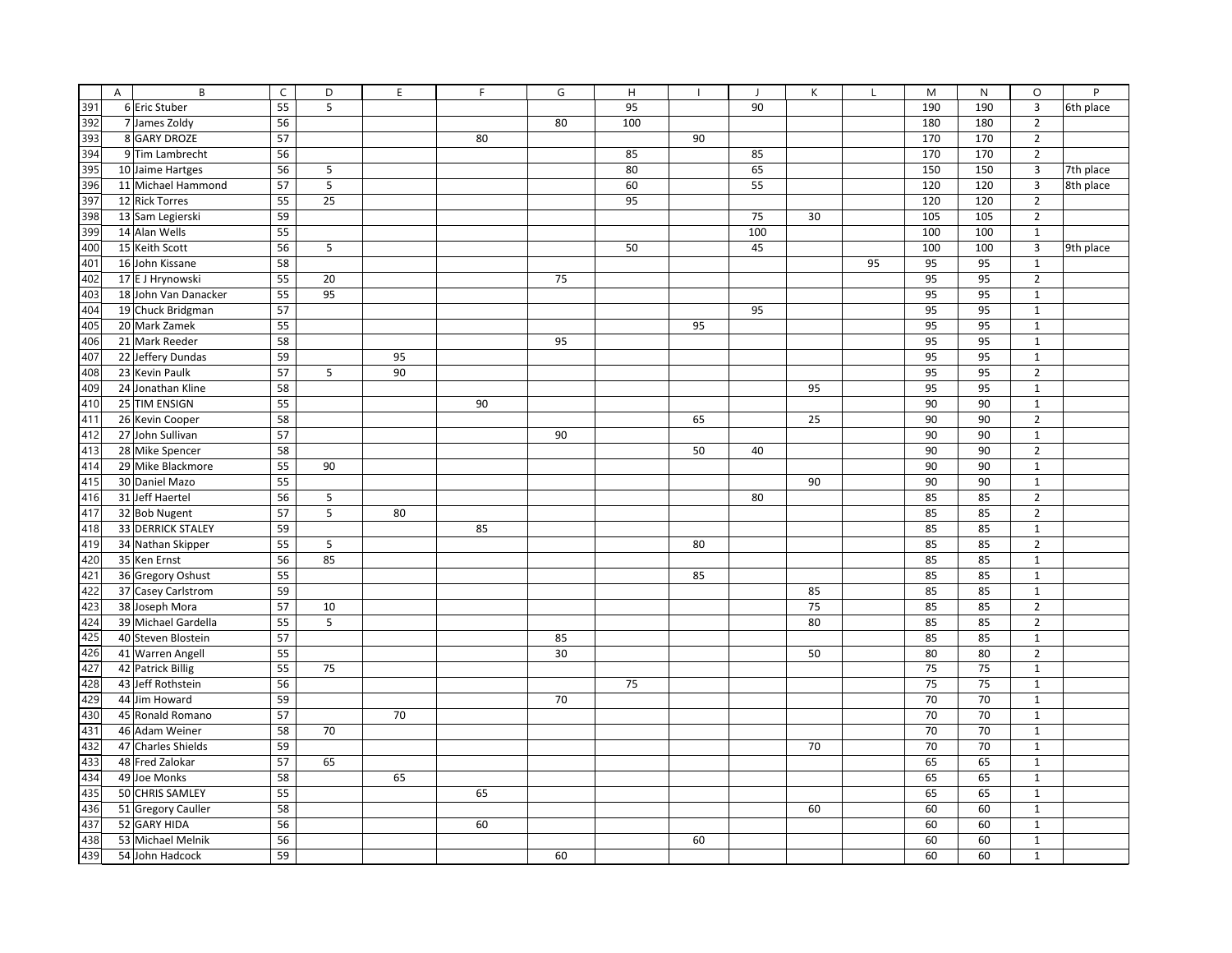|     | A | B                     | $\mathsf C$ | D                       | E | F | G  | H  | $\mathbf{I}$ | J  | К  | M  | N  | $\circ$        | P |
|-----|---|-----------------------|-------------|-------------------------|---|---|----|----|--------------|----|----|----|----|----------------|---|
| 440 |   | 55 David Olds         | 56          | 60                      |   |   |    |    |              |    |    | 60 | 60 | $\mathbf 1$    |   |
| 441 |   | 56 Doug Ogden         | 55          |                         |   |   |    |    |              | 60 |    | 60 | 60 | $\mathbf{1}$   |   |
| 442 |   | 57 Robert Izgarjan    | 58          | $\mathsf S$             |   |   |    | 55 |              |    |    | 60 | 60 | $\overline{2}$ |   |
| 443 |   | 58 Lester Dragstedt   | 56          |                         |   |   |    |    | 55           |    |    | 55 | 55 | $\mathbf 1$    |   |
| 444 |   | 59 David Bischoff     | 56          |                         |   |   |    |    |              |    | 55 | 55 | 55 | $\mathbf{1}$   |   |
| 445 |   | 60 Rory Fagan         | 55          |                         |   |   | 55 |    |              |    |    | 55 | 55 | $\mathbf 1$    |   |
| 446 |   | 61 Paul Abdalla       | 56          | 55                      |   |   |    |    |              |    |    | 55 | 55 | $\mathbf 1$    |   |
| 447 |   | 62 Stephen Crelli     | 58          | $\mathsf S$             |   |   |    |    |              |    | 45 | 50 | 50 | $\overline{2}$ |   |
| 448 |   | 63 John O'Hearn       | 55          | 50                      |   |   |    |    |              |    |    | 50 | 50 | $\mathbf 1$    |   |
| 449 |   | 64 Donald Saville     | 57          |                         |   |   |    |    |              | 50 |    | 50 | 50 | $\mathbf{1}$   |   |
| 450 |   | 65 Matthew Chestnut   | 59          |                         |   |   |    |    | 45           |    |    | 45 | 45 | $\mathbf{1}$   |   |
| 451 |   | 66 David Penn         | 57          |                         |   |   | 45 |    |              |    |    | 45 | 45 | $\mathbf{1}$   |   |
| 452 |   | 67 Keith Davies       | 59          |                         |   |   |    |    |              |    | 40 | 40 | 40 | $\mathbf{1}$   |   |
| 453 |   | 68 Doug Keller        | 59          | 40                      |   |   |    |    |              |    |    | 40 | 40 | $\mathbf{1}$   |   |
| 454 |   | 69 Chris Diehl        | 56          |                         |   |   | 40 |    |              |    |    | 40 | 40 | $\mathbf 1$    |   |
| 455 |   | 70 Kevin Pfau         | 58          |                         |   |   | 35 |    |              |    |    | 35 | 35 | $\mathbf{1}$   |   |
| 456 |   | 71 Brent Bueche       | 56          | 35                      |   |   |    |    |              |    |    | 35 | 35 | $\mathbf{1}$   |   |
| 457 |   | 72 Kenneth Johnson    | 59          |                         |   |   | 30 |    |              |    | 5  | 35 | 35 | $\overline{2}$ |   |
| 458 |   | 73 Neal Coffey        | 57          |                         |   |   |    |    |              |    | 35 | 35 | 35 | $\mathbf 1$    |   |
| 459 |   | 74 Dave Bussard       | 57          | 30                      |   |   |    |    |              |    |    | 30 | 30 | $\mathbf{1}$   |   |
| 460 |   | 75 Wayne Crandall     | 55          |                         |   |   | 20 |    |              |    | 5  | 25 | 25 | $\overline{2}$ |   |
| 461 |   | 76 Stephen Peckiconis | 59          |                         |   |   | 25 |    |              |    |    | 25 | 25 | $\mathbf{1}$   |   |
| 462 |   | 77 Ronald Prabucki    | 56          |                         |   |   |    |    |              |    | 20 | 20 | 20 | $\mathbf{1}$   |   |
| 463 |   | 78 David Reavill      | 56          |                         |   |   | 15 |    |              |    |    | 15 | 15 | $\mathbf 1$    |   |
| 464 |   | 79 Bob Brennand       | 56          | 15                      |   |   |    |    |              |    |    | 15 | 15 | $\mathbf{1}$   |   |
| 465 |   | 80 Tom DeSchriver     | 59          |                         |   |   |    |    |              |    | 15 | 15 | 15 | $\mathbf{1}$   |   |
| 466 |   | 81 Lincoln Merrihew   | 56          |                         |   |   | 10 |    |              |    |    | 10 | 10 | $\mathbf{1}$   |   |
| 467 |   | 82 Phillip Pillin     | 56          | 5                       |   |   |    |    |              |    | 5  | 10 | 10 | $\overline{2}$ |   |
| 468 |   | 83 Paul Noe           | 59          |                         |   |   |    |    |              |    | 10 | 10 | 10 | $\mathbf{1}$   |   |
| 469 |   | 84 Charles Yeomans    | 55          | 5                       |   |   |    |    |              |    |    | 5  | 5  | $\mathbf{1}$   |   |
| 470 |   | 85 Van Merceron       | 56          | $\overline{\mathbf{5}}$ |   |   |    |    |              |    |    | 5  | 5  | $\mathbf{1}$   |   |
| 471 |   | 86 Jeffrey McDaniel   | 57          | $\mathsf S$             |   |   |    |    |              |    |    | 5  | 5  | $\mathbf{1}$   |   |
| 472 |   | 87 Valdis Zeps        | 58          | 5                       |   |   |    |    |              |    |    | 5  | 5  | $\mathbf{1}$   |   |
| 473 |   | 88 Robert Harber      | 59          | 5                       |   |   |    |    |              |    |    | 5  | 5  | $\mathbf{1}$   |   |
| 474 |   | 89 Kevin Searls       | 59          | $\mathsf S$             |   |   |    |    |              |    |    | 5  | 5  | $\mathbf{1}$   |   |
| 475 |   | 90 Ruben Henderson    | 56          | $\mathsf S$             |   |   |    |    |              |    |    | 5  | 5  | $\mathbf{1}$   |   |
| 476 |   | 91 Jay Ferrimani      | 58          | 5                       |   |   |    |    |              |    |    | 5  | 5  | $\mathbf{1}$   |   |
| 477 |   | 92 John Lynch         | 59          |                         |   |   |    |    |              |    | 5  | 5  | 5  | $\mathbf{1}$   |   |
| 478 |   | 93 Steven Wright      | 59          |                         |   |   |    |    |              |    | 5  | 5  | 5  | $\mathbf{1}$   |   |
| 479 |   | 94 Philip Alesio      | 58          | 5                       |   |   |    |    |              |    |    | 5  | 5  | $\mathbf{1}$   |   |
| 480 |   | 95 Doug Pringle       | 57          | $\mathsf S$             |   |   |    |    |              |    |    | 5  | 5  | $\mathbf{1}$   |   |
| 481 |   | 96 William Enicks     | 58          | 5                       |   |   |    |    |              |    |    | 5  | 5  | $\mathbf{1}$   |   |
| 482 |   | 97 David Lee          | 55          | $\overline{\mathbf{5}}$ |   |   |    |    |              |    |    | 5  | 5  | $\mathbf{1}$   |   |
| 483 |   | 98 Craig Christians   | 56          | $\mathsf S$             |   |   |    |    |              |    |    | 5  | 5  | $\mathbf{1}$   |   |
| 484 |   | 99 Jimmy Little       | 55          | $\mathsf S$             |   |   |    |    |              |    |    | 5  | 5  | $\mathbf{1}$   |   |
| 485 |   | 100 Kevin Cimini      | 57          | 5                       |   |   |    |    |              |    |    | 5  | 5  | $\mathbf{1}$   |   |
| 486 |   | 101 Dan Arsenault     | 55          | $\overline{\mathbf{5}}$ |   |   |    |    |              |    |    | 5  | 5  | $\mathbf 1$    |   |
| 487 |   | 102 Michael Gorriaran | 57          | $\mathsf S$             |   |   |    |    |              |    |    | 5  | 5  | $\mathbf 1$    |   |
| 488 |   | 103 James Gortowski   | 56          |                         |   |   | 5  |    |              |    |    | 5  | 5  | $\mathbf 1$    |   |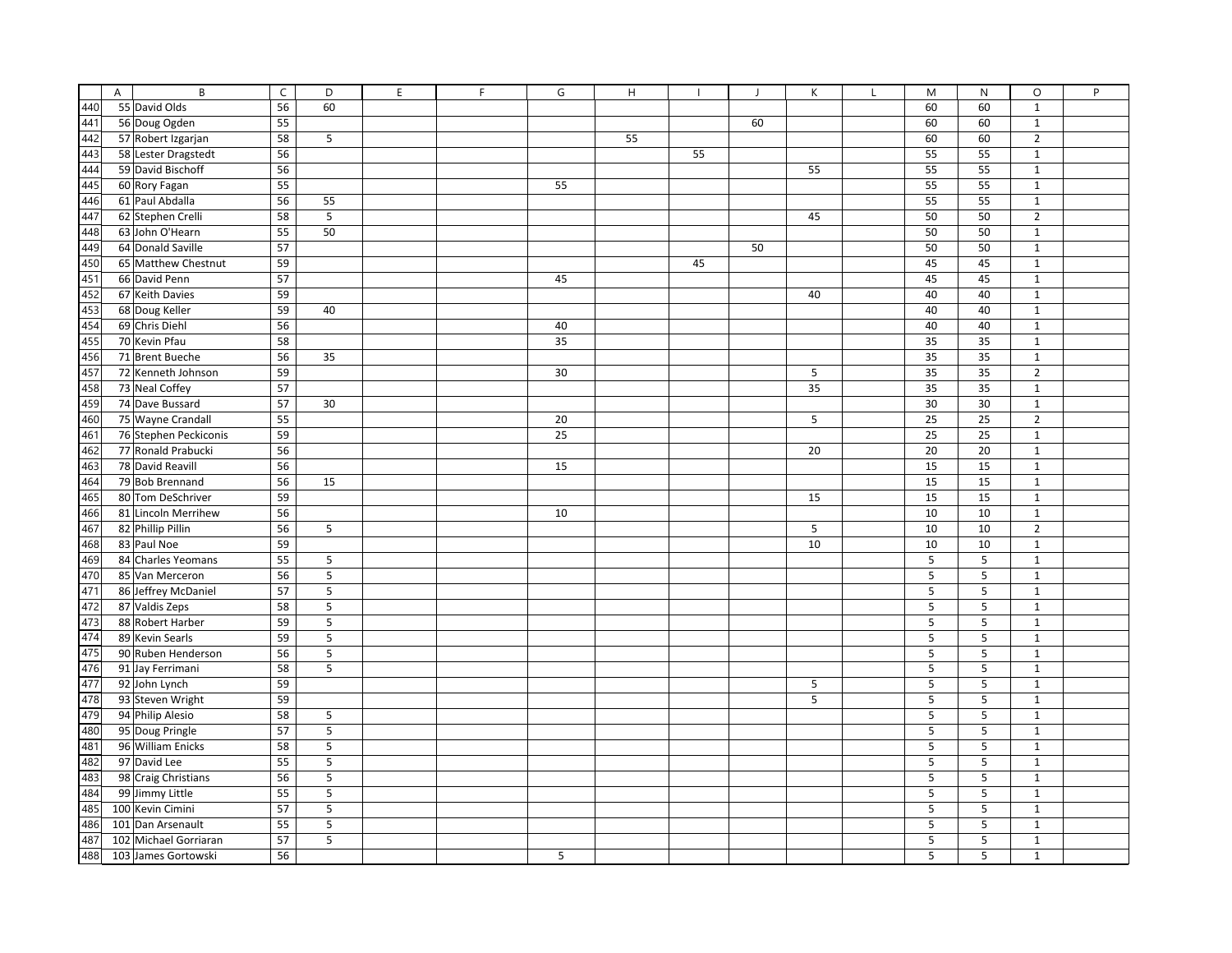|     | B<br>A                | $\mathsf C$ | D            | E              | F   | G              | $\boldsymbol{\mathsf{H}}$ |     | $\mathsf{J}$   | К       | $\mathbf{I}$ | M   | ${\sf N}$                     | $\circ$                 | P               |
|-----|-----------------------|-------------|--------------|----------------|-----|----------------|---------------------------|-----|----------------|---------|--------------|-----|-------------------------------|-------------------------|-----------------|
| 489 | 104 Randy McDermott   | 59          | 5            |                |     |                |                           |     |                |         |              | 5   | 5                             | $\mathbf{1}$            |                 |
| 490 | 105 Mark Feighery     | 59          | $\mathsf S$  |                |     |                |                           |     |                |         |              | 5   | 5                             | $\mathbf 1$             |                 |
| 491 | 106 David Sullivan    | 55          | $\mathsf S$  |                |     |                |                           |     |                |         |              | 5   | 5                             | $\mathbf 1$             |                 |
| 492 | 107 Andy Harris       | 58          | $\sf 5$      |                |     |                |                           |     |                |         |              | 5   | 5                             | $\mathbf 1$             |                 |
| 493 | Men 60-64             |             | $\mathbf{1}$ | $\overline{2}$ | 3   | $\overline{4}$ | 5                         | 6   | $\overline{7}$ | $\bf 8$ | 9            |     |                               |                         |                 |
| 494 | Place Name            | Age         | Club XC      | <b>USA XC</b>  | 8K  | <b>10K</b>     | Half                      | 5K  | Mile           | 5K XC   | 15K          |     | Total Pts Best 5 Pts # events |                         | <b>AWARD</b>    |
| 495 | 1 Roger Sayre         | 60          | 80           |                | 100 |                | 100                       | 100 | 100            |         | 100          | 580 | 500                           | $6\phantom{1}6$         | <b>CHAMPION</b> |
| 496 | 2 Rick Becker         | 63          | 95           | 100            |     |                | 95                        | 90  |                |         | 95           | 475 | 475                           | 5                       | 2nd place       |
| 497 | <b>3 Ken Youngers</b> | 62          | 90           | 95             | 85  | 95             |                           | 80  | 95             |         |              | 540 | 460                           | 6                       | 3rd place       |
| 498 | 4 Brian Nelson        | 61          |              | 85             | 80  |                |                           | 70  |                | 90      | 85           | 410 | 410                           | $\sf 5$                 | 4th place       |
| 499 | 5 Michael Anderson    | 60          | 80           | 90             | 65  | 45             | 45                        | 65  |                | 65      |              | 455 | 365                           | $\overline{7}$          | 5th place       |
| 500 | 6 Timothy Riccardi    | 60          | 5            | 85             | 75  | 65             |                           | 55  |                | 80      |              | 365 | 360                           | $\,6\,$                 | 6th place       |
| 501 | 7 Reno Stirrat        | 64          | 35           | 80             | 60  | 80             | 70                        | 60  |                | 45      |              | 430 | 350                           | $\overline{7}$          | 7th place-tie   |
| 502 | 8 Mark Rybinski       | 63          |              | 55             |     | 70             | 65                        | 45  | 85             | 75      |              | 395 | 350                           | 6                       | 7th place-tie   |
| 503 | 9 Kevin Dollard       | 63          | 50           | 75             | 40  | 60             | 35                        | 40  | 80             | 60      |              | 440 | 325                           | 8                       | 9th place       |
| 504 | 10 Joe Sheeran        | 60          | 100          |                | 95  |                |                           | 95  |                |         |              | 290 | 290                           | $\mathsf 3$             | 10th place      |
| 505 | 11 Nate Anderson      | 60          |              | 65             |     | 40             | 40                        | 30  |                | 40      | 80           | 295 | 265                           | 6                       | 11th place      |
| 506 | 12 STEVE BRUMWELL     | 60          |              |                | 70  |                |                           | 50  |                | 50      | 75           | 245 | 245                           | $\overline{4}$          | 12th place      |
| 507 | 13 Phil Richey        | 60          | 30           | 60             | 55  | 50             |                           | 35  |                |         |              | 230 | 230                           | 5                       | 13th place      |
| 508 | 14 John Holcomb       | 64          | 55           |                | 75  |                |                           |     |                |         | 90           | 220 | 220                           | $\overline{3}$          | 14th place      |
| 509 | 15 George Braun       | 64          | 15           |                | 45  | 75             | 50                        | 20  |                |         |              | 205 | 205                           | 5                       | 15th place      |
| 510 | 16 Kevin Clinefelter  | 62          | 20           |                | 35  | 30             | 30                        |     |                | 70      |              | 185 | 185                           | 5                       |                 |
| 511 | 17 Scott Linnell      | 62          | 5            | 40             | 15  | 20             | 25                        | 15  | 70             | 30      |              | 220 | 185                           | 8                       |                 |
| 512 | 18 Hugh Kuchta        | 60          | 5            | 30             | 30  |                | 20                        |     | 60             | 35      |              | 180 | 175                           | 6                       |                 |
| 513 | 19 Michael Young      | 61          |              |                |     |                | 80                        |     | 90             |         |              | 170 | 170                           | $\overline{2}$          |                 |
| 514 | 20 Norm Larson        | 62          |              |                |     | 90             | 75                        |     |                |         |              | 165 | 165                           | $\overline{2}$          |                 |
| 515 | 21 Martin Lascelles   | 63          |              |                |     | 85             | 55                        |     |                |         |              | 140 | 140                           | $\overline{2}$          |                 |
| 516 | 22 Brian Cummins      | 63          | 65           | 70             |     |                |                           |     |                |         |              | 135 | 135                           | $\overline{2}$          |                 |
| 517 | 23 Charlie Muse       | 61          |              |                |     | 100            |                           |     |                |         |              | 100 | 100                           | $\mathbf 1$             |                 |
| 518 | 24 Russell Blatt      | 61          |              |                |     |                |                           |     |                | 100     |              | 100 | 100                           | $\mathbf 1$             |                 |
| 519 | 25 George Buchanan    | 60          |              |                |     |                |                           |     |                | 95      |              | 95  | 95                            | $\mathbf 1$             |                 |
| 520 | 26 Scott McEntee      | 60          | 45           |                | 50  |                |                           |     |                |         |              | 95  | 95                            | $\overline{2}$          |                 |
| 521 | 27 Dave Walters       | 62          |              |                |     |                | 90                        |     |                |         |              | 90  | 90                            | $\mathbf 1$             |                 |
| 522 | 28 Keith Witthauer    | 62          | 5            | 50             | 20  |                |                           |     |                | 15      |              | 90  | 90                            | $\overline{\mathbf{4}}$ |                 |
| 523 | 29 BRIAN PILCHER      | 61          |              |                | 90  |                |                           |     |                |         |              | 90  | 90                            | $\mathbf 1$             |                 |
| 524 | 30 Tom McCormack      | 64          |              |                |     |                |                           | 85  |                |         |              | 85  | 85                            | $\mathbf 1$             |                 |
| 525 | 31 Bob Merritt        | 60          |              |                |     |                |                           |     |                | 85      |              | 85  | 85                            | $\mathbf{1}$            |                 |
| 526 | 32 David Burkhart     | 64          |              |                |     |                | 85                        |     |                |         |              | 85  | 85                            | $\mathbf 1$             |                 |
| 527 | 33 Matthew Curran     | 60          | 85           |                |     |                |                           |     |                |         |              | 85  | 85                            | $\mathbf 1$             |                 |
| 528 | 34 Gene Jensen        | 64          | 5            |                | 5   |                |                           |     |                |         | 70           | 80  | 80                            | 3                       |                 |
| 529 | 35 Jeffery Barros     | 60          |              |                |     |                |                           |     | 75             |         |              | 75  | 75                            | $\mathbf{1}$            |                 |
| 530 | 36 Dan Spale          | 62          |              |                |     |                |                           | 75  |                |         |              | 75  | 75                            | $\mathbf 1$             |                 |
| 531 | 37 Greg Beyerlein     | 64          | 75           |                |     |                |                           |     |                |         |              | 75  | 75                            | $\mathbf{1}$            |                 |
| 532 | 38 Kevin Nickodem     | 61          | 70           |                |     |                |                           |     |                |         |              | 70  | 70                            | $\mathbf 1$             |                 |
| 533 | 39 Francisco Aleman   | 62          |              |                |     |                |                           |     |                |         | 65           | 65  | 65                            | $\mathbf 1$             |                 |
| 534 | 40 Michael Mester     | 62          |              |                |     |                | 15                        |     | 50             |         |              | 65  | 65                            | $\mathbf 2$             |                 |
| 535 | 41 Michael Mooney     | 62          |              |                |     |                |                           |     | 65             |         |              | 65  | 65                            | $\mathbf 1$             |                 |
| 536 | 42 Donald Leck        | 60          |              |                |     |                | 60                        |     |                |         |              | 60  | 60                            | $\mathbf 1$             |                 |
| 537 | 43 Harold Leddy       | 63          | 25           |                |     | 25             |                           | 10  |                |         |              | 60  | 60                            | $\overline{3}$          |                 |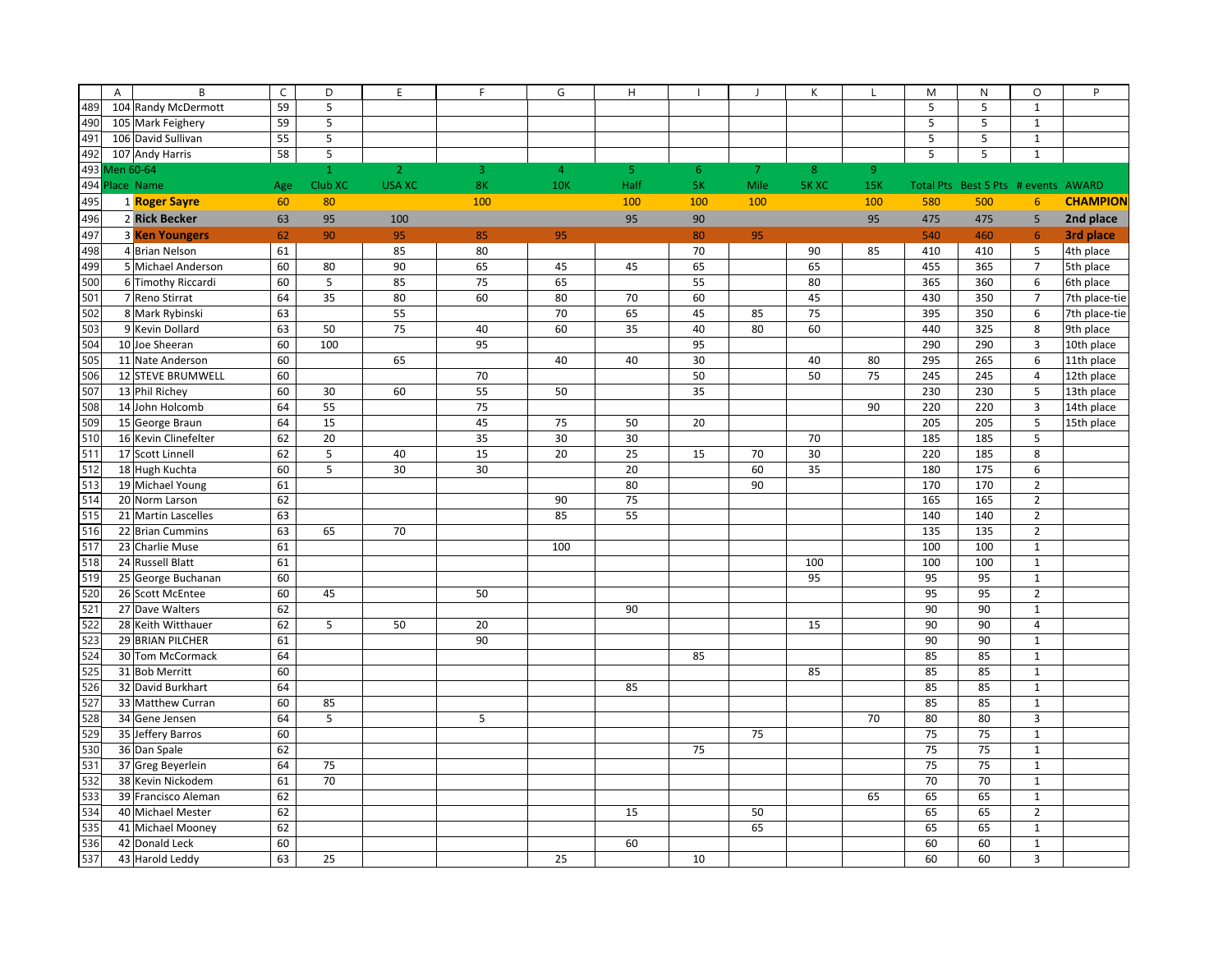|     | $\overline{A}$ | B                                            | $\mathsf C$ | D               | E  | F  | G  | H  |    | $\overline{1}$ | K  | $\mathbf{I}$ | M  | $\mathsf{N}$ | O              | P |
|-----|----------------|----------------------------------------------|-------------|-----------------|----|----|----|----|----|----------------|----|--------------|----|--------------|----------------|---|
| 538 |                | 44 Russell Garrison                          | 62          | 60              |    |    |    |    |    |                |    |              | 60 | 60           | $\mathbf{1}$   |   |
| 539 |                | 45 Ken Goodin                                | 63          | 5               |    |    | 55 |    |    |                |    |              | 60 | 60           | $\overline{2}$ |   |
| 540 |                | 46 Robert Reynolds                           | 61          |                 |    |    |    |    |    |                | 55 |              | 55 | 55           | $\mathbf 1$    |   |
| 541 |                | 47 Jerry Colwell                             | 60          |                 |    |    |    |    |    | 55             |    |              | 55 | 55           | $\mathbf{1}$   |   |
| 542 |                | 48 Bob Deak                                  | 63          |                 | 45 |    |    |    |    |                |    |              | 45 | 45           | $\mathbf{1}$   |   |
| 543 |                | 49 John Blaser                               | 60          | 40              |    |    |    |    |    |                |    |              | 40 | 40           | $\mathbf{1}$   |   |
| 544 |                | 50 Mitch Moore                               | 64          | 5               | 20 | 5  | 5  |    | 5  |                | 5  |              | 45 | 40           | 6              |   |
| 545 |                | 51 John Barbour                              | 64          |                 |    |    | 35 |    |    |                |    |              | 35 | 35           | $\mathbf{1}$   |   |
| 546 |                | 52 David Bradley                             | 62          |                 | 35 |    |    |    |    |                |    |              | 35 | 35           | $\mathbf{1}$   |   |
| 547 |                | 53 Gary Dworkin                              | 60          |                 | 25 |    |    |    |    |                |    |              | 25 | 25           | $\mathbf{1}$   |   |
| 548 |                | 54 John Matthews                             | 61          |                 |    |    |    |    |    |                | 25 |              | 25 | 25           | $\mathbf{1}$   |   |
| 549 |                | 55 ANDREW CUTLER                             | 60          |                 |    | 25 |    |    |    |                |    |              | 25 | 25           | $\mathbf{1}$   |   |
| 550 |                | 56 Kyle Hubbart                              | 62          |                 |    |    |    |    | 25 |                |    |              | 25 | 25           | $\mathbf{1}$   |   |
| 551 |                | 57 Bill Beyerbach                            | 63          |                 | 15 |    |    |    |    |                | 5  |              | 20 | 20           | $\overline{2}$ |   |
| 552 |                | 58 Charles Parchment                         | 60          |                 |    |    |    |    |    |                | 20 |              | 20 | 20           | $\mathbf{1}$   |   |
| 553 |                | 59 John Austin                               | 63          | 5               |    | 10 |    |    |    |                |    |              | 15 | 15           | $\overline{2}$ |   |
| 554 |                | 60 George Estes                              | 63          |                 |    |    | 15 |    |    |                |    |              | 15 | 15           | $\mathbf{1}$   |   |
| 555 |                | 61 Aaron Pratt                               | 64          | 5               | 10 |    |    |    |    |                |    |              | 15 | 15           | $\overline{2}$ |   |
| 556 |                | 62 David Harris                              | 63          |                 |    |    |    | 10 |    |                |    |              | 10 | 10           | $\mathbf{1}$   |   |
| 557 |                | 63 Gary Radford                              | 61          |                 | 5  | 5  |    |    |    |                |    |              | 10 | 10           | $\overline{2}$ |   |
| 558 |                | 64 Stan McCormack                            | 60          | 10              |    |    |    |    |    |                |    |              | 10 | 10           | $\mathbf{1}$   |   |
| 559 |                | 65 Philip Reilly                             | 61          |                 |    |    |    |    |    |                | 10 |              | 10 | 10           | $\mathbf 1$    |   |
| 560 |                | 66 Randy Stroud                              | 63          | 5               |    |    |    |    | 5  |                |    |              | 10 | 10           | $\overline{2}$ |   |
| 561 |                | 67 Clifford Staples                          | 61          |                 |    |    | 10 |    |    |                |    |              | 10 | 10           | $\mathbf{1}$   |   |
| 562 |                | 68 Daniel Lillyman                           | 62          |                 |    |    |    | 5  |    |                |    |              | 5  | 5            | $\mathbf{1}$   |   |
| 563 |                | 69 George Robinson                           | 63          |                 |    |    |    |    | 5  |                |    |              | 5  | 5            | $\mathbf 1$    |   |
| 564 |                | 70 Paul Brown                                | 60          | 5               |    |    |    |    |    |                |    |              | 5  | $\sf 5$      | $\mathbf 1$    |   |
| 565 |                | 71 ROBERT DUDLEY                             | 63          |                 |    | 5  |    |    |    |                |    |              | 5  | 5            | $\mathbf{1}$   |   |
| 566 |                | 72 Robert Slebodnik                          | 62          |                 |    |    |    |    |    |                | 5  |              | 5  | 5            | $\mathbf{1}$   |   |
| 567 |                | 73 Gregory Wagner                            | 62          | 5               |    |    |    |    |    |                |    |              | 5  | 5            | $\mathbf{1}$   |   |
| 568 |                |                                              | 60          |                 |    |    |    |    | 5  |                |    |              | 5  | 5            | $\mathbf{1}$   |   |
| 569 |                | 74 David Bloomquist<br>75 EVERETT MCBRIDE JR | 63          |                 |    | 5  |    |    |    |                |    |              | 5  | 5            | $\mathbf{1}$   |   |
| 570 |                | 76 JEFF MILLER                               | 61          |                 |    | 5  |    |    |    |                |    |              | 5  | 5            | $\mathbf{1}$   |   |
| 571 |                | 77 Sam Spritzer                              | 64          |                 |    |    |    |    |    |                | 5  |              | 5  | 5            | $\mathbf{1}$   |   |
| 572 |                | 78 Frans de Waal                             |             |                 |    |    |    |    |    |                | 5  |              | 5  | 5            | $\mathbf{1}$   |   |
| 573 |                | 79 Phil Coffin                               | 63<br>64    | 5               |    |    |    |    |    |                |    |              | 5  | 5            | $\mathbf{1}$   |   |
| 574 |                |                                              |             |                 |    |    |    |    |    |                |    |              | 5  | 5            |                |   |
| 575 |                | 80 Gary Moore                                | 62          |                 |    |    |    |    |    |                | 5  |              |    |              | $\mathbf{1}$   |   |
|     |                | 81 Michael Manz                              | 63          | 5               |    |    |    |    |    |                |    |              | 5  | 5            | $\mathbf{1}$   |   |
| 576 |                | 82 Steve K Bertrand                          | 62          | $5\phantom{.0}$ |    |    |    |    |    |                |    |              | 5  | 5            | $\mathbf{1}$   |   |
| 577 |                | 83 Richard Hart                              | 62          | 5               |    |    |    |    |    |                |    |              | 5  | 5            | $\mathbf{1}$   |   |
| 578 |                | 84 DAVID MC DONALD                           | 61          |                 |    | 5  |    |    |    |                |    |              | 5  | 5            | $\mathbf{1}$   |   |
| 579 |                | 85 Thomas Cushman                            | 64          | 5               |    |    |    |    |    |                |    |              | 5  | 5            | $\mathbf{1}$   |   |
| 580 |                | 86 Frederick Motteler                        | 61          | 5               |    |    |    |    |    |                |    |              | 5  | 5            | $\mathbf{1}$   |   |
| 581 |                | 87 Robert Peattie                            | 61          | 5               |    |    |    |    |    |                |    |              | 5  | 5            | $\mathbf{1}$   |   |
| 582 |                | 88 Robert Lund                               | 62          |                 |    |    |    |    |    |                | 5  |              | 5  | 5            | $\mathbf{1}$   |   |
| 583 |                | 89 Joe Sliman                                | 63          | 5               |    |    |    |    |    |                |    |              | 5  | 5            | $\mathbf{1}$   |   |
| 584 |                | 90 Victor Osayi                              | 61          |                 |    |    |    |    |    |                | 5  |              | 5  | 5            | $\mathbf{1}$   |   |
| 585 |                | 91 Kenneth Williams                          | 64          | 5               |    |    |    |    |    |                |    |              | 5  | 5            | $\mathbf{1}$   |   |
| 586 |                | 92 John Goodwin                              | 62          | 5               |    |    |    |    |    |                |    |              | 5  | 5            | $\mathbf{1}$   |   |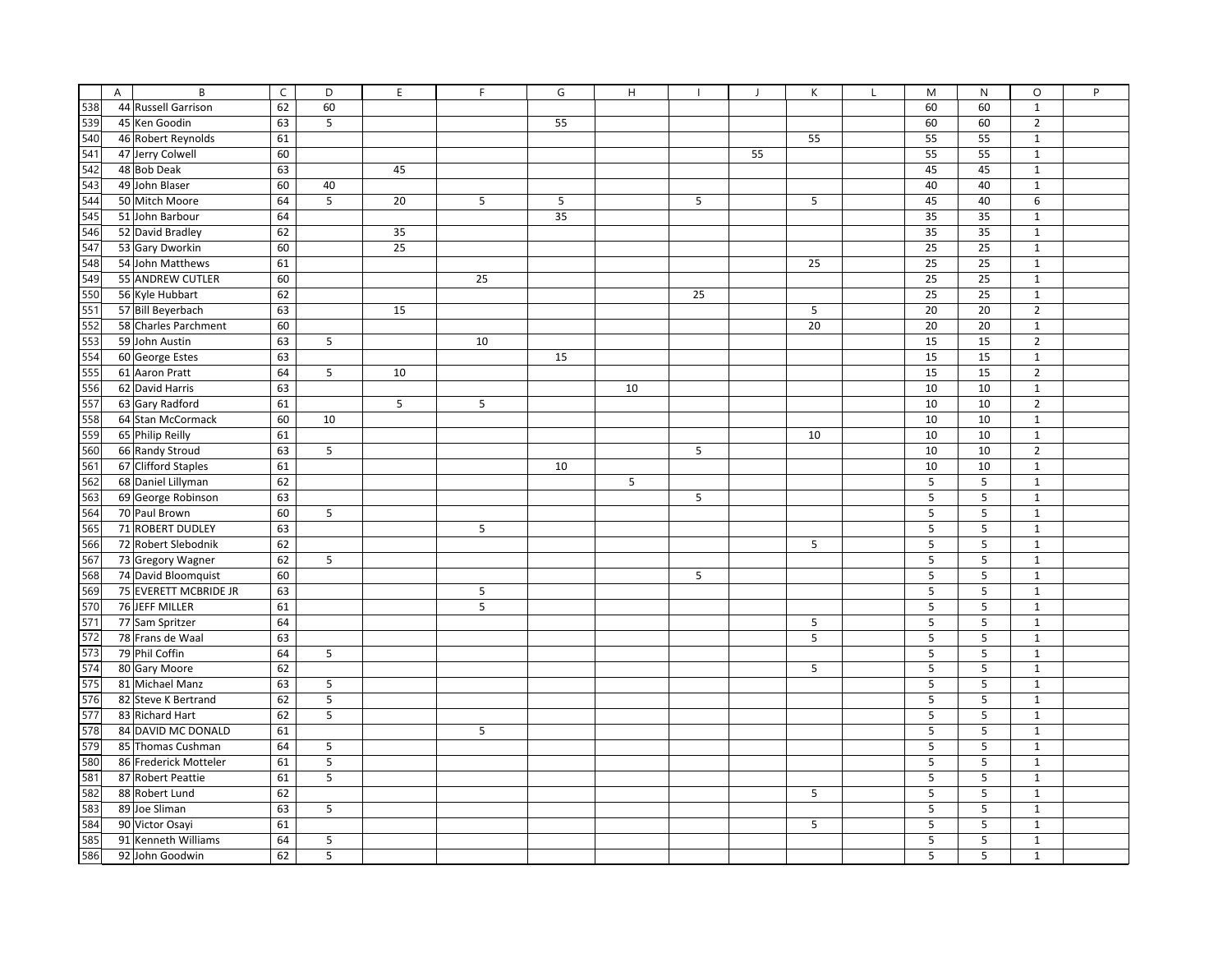|     | A | B                   | $\mathsf C$ | D            | E              | $\mathsf F$    | G                       | $\mathsf H$ |        | $\overline{1}$ | К     | L          | M   | $\mathsf{N}$                        | $\circ$                 | P               |
|-----|---|---------------------|-------------|--------------|----------------|----------------|-------------------------|-------------|--------|----------------|-------|------------|-----|-------------------------------------|-------------------------|-----------------|
| 587 |   | 93 Allan Muir       | 63          |              |                |                | $\overline{\mathbf{5}}$ |             |        |                |       |            | 5   | $\overline{5}$                      | $\mathbf 1$             |                 |
| 588 |   | 94 Fred Szczesiul   | 61          |              |                |                |                         |             |        |                | 5     |            | 5   | 5                                   | $\mathbf 1$             |                 |
|     |   | 589 Men 65-69       |             | $\mathbf{1}$ | 2 <sup>1</sup> | $\overline{3}$ | $\overline{4}$          | 5           | $6 \,$ | $\overline{7}$ | 8     | 9          |     |                                     |                         |                 |
|     |   | 590 Place Name      | Age         | Club XC      | <b>USA XC</b>  | <b>8K</b>      | <b>10K</b>              | Half        | 5K     | Mile           | 5K XC | <b>15K</b> |     | Total Pts Best 5 Pts # events AWARD |                         |                 |
| 591 |   | 1 Kirk Larson       | 67          | 95           | 90             | 80             | 85                      |             | 100    | 95             |       | 95         | 640 | 475                                 | $\overline{7}$          | <b>CHAMPION</b> |
| 592 |   | 2 John Hirschberger | 66          |              |                | 55             | 80                      | 95          | 95     | 90             |       | 85         | 500 | 445                                 | $\boldsymbol{6}$        | 2nd place       |
| 593 |   | <b>3 Doug Bell</b>  | 67          |              | 100            | 90             | 90                      |             |        | 85             |       |            | 365 | 365                                 | $\overline{4}$          | 3rd place-ti    |
| 594 |   | 4 Chuck Smead       | 67          |              | 95             | 85             | 95                      |             |        |                |       | 90         | 365 | 365                                 | $\overline{4}$          | 4th place-tie   |
| 595 |   | 5 Thomas Bernhard   | 67          |              |                | 100            | 100                     |             |        |                |       | 100        | 300 | 300                                 | 3                       | 5th place       |
| 596 |   | 6 Eduardo Matsuo    | 65          | 70           | 75             | 70             |                         | 80          |        |                |       |            | 295 | 295                                 | $\overline{4}$          | 6th place       |
| 597 |   | 7 Michael Reif      | 69          | 20           | 60             |                | 55                      | 70          |        |                | 75    |            | 280 | 280                                 | 5                       | 7th place       |
| 598 |   | 8 Tim McMullen      | 65          | 5            | 50             |                | 65                      | 65          | 65     |                |       |            | 250 | 250                                 | $\overline{\mathbf{5}}$ | 8th place       |
| 599 |   | 9 Roger Price       | 69          |              | 35             | 35             | 50                      |             | 60     |                | 55    |            | 235 | 235                                 | 5                       | 9th place       |
| 600 |   | 10 Doc Rappole      | 69          |              |                |                |                         | 75          | 70     |                | 80    |            | 225 | 225                                 | 3                       | 10th place      |
| 601 |   | 11 Frank Gioia      | 65          |              |                |                |                         |             | 90     |                | 100   |            | 190 | 190                                 | $\overline{2}$          |                 |
| 602 |   | 12 David Bowen      | 66          | 40           | 40             |                | 40                      |             |        |                | 60    |            | 180 | 180                                 | $\pmb{4}$               | 11th place      |
| 603 |   | 13 James Foster     | 66          | 100          |                | 75             |                         |             |        |                |       |            | 175 | 175                                 | $\mathbf 2$             |                 |
| 604 |   | 14 Perry Linn       | 67          |              |                |                |                         | 85          | 85     |                |       |            | 170 | 170                                 | $\mathbf 2$             |                 |
| 605 |   | 15 Wally Hayes      | 66          | 75           | 65             |                |                         |             |        |                |       |            | 140 | 140                                 | $\overline{2}$          |                 |
| 606 |   | 16 Jeff Salzman     | 66          | 65           | 45             |                |                         |             |        |                |       |            | 110 | 110                                 | $\mathbf 2$             |                 |
| 607 |   | 17 Heath Hibbard    | 65          |              |                |                |                         | 100         |        |                |       |            | 100 | 100                                 | $\mathbf 1$             |                 |
| 608 |   | 18 Douglas Wood     | 67          | 55           |                | 45             |                         |             |        |                |       |            | 100 | 100                                 | $\overline{2}$          |                 |
| 609 |   | 19 Bob Albritton    | 66          | 50           |                | 50             |                         |             |        |                |       |            | 100 | 100                                 | $\overline{2}$          |                 |
| 610 |   | 20 Peter Mullin     | 67          |              |                |                |                         |             |        | 100            |       |            | 100 | 100                                 | $\mathbf 1$             |                 |
| 611 |   | 21 Larry Lioy       | 69          | 45           |                |                |                         |             | 55     |                |       |            | 100 | 100                                 | $\mathbf 2$             |                 |
| 612 |   | 22 Butch Caimano    | 65          |              |                |                |                         |             |        |                | 95    |            | 95  | 95                                  | $\mathbf 1$             |                 |
| 613 |   | 23 Hank Schiffman   | 69          |              |                |                |                         |             |        |                | 90    |            | 90  | 90                                  | $\mathbf 1$             |                 |
| 614 |   | 24 Bob Dalton       | 65          | 5            |                |                |                         |             | 80     |                |       |            | 85  | 85                                  | $\mathbf 2$             |                 |
| 615 |   | 25 Don Morrison     | 68          |              |                |                |                         |             |        |                | 85    |            | 85  | 85                                  | $\mathbf 1$             |                 |
| 616 |   | 26 Theodore Larison | 65          | 85           |                |                |                         |             |        |                |       |            | 85  | 85                                  | $\mathbf 1$             |                 |
| 617 |   | 27 Mark Donelson    | 66          |              |                |                |                         |             |        |                |       | 80         | 80  | 80                                  | $\mathbf 1$             |                 |
| 618 |   | 28 Bruce Kirschner  | 65          |              |                |                |                         |             |        |                |       | 75         | 75  | 75                                  | $\mathbf 1$             |                 |
| 619 |   | 29 Victor Vasquez   | 68          |              |                |                |                         |             | 75     |                |       |            | 75  | 75                                  | $\mathbf 1$             |                 |
| 620 |   | 30 Donald Cavenaugh | 67          |              |                |                |                         |             |        |                |       | 70         | 70  | 70                                  | $\mathbf 1$             |                 |
| 621 |   | 31 David Williams   | 67          |              |                |                |                         |             |        |                | 70    |            | 70  | 70                                  | $\mathbf 1$             |                 |
| 622 |   | 32 Walter Mann      | 66          |              |                |                | 70                      |             |        |                |       |            | 70  | 70                                  | $\mathbf 1$             |                 |
| 623 |   | 33 Ron Blackmore    | 65          |              |                |                |                         |             |        |                | 65    |            | 65  | 65                                  | $\mathbf 1$             |                 |
| 624 |   | 34 Allan Bates      | 69          |              |                |                | 60                      |             |        |                |       |            | 60  | 60                                  | $\mathbf 1$             |                 |
| 625 |   | 35 Bruce Kritzler   | 69          | 5            | 55             |                |                         |             |        |                |       |            | 60  | 60                                  | $\overline{2}$          |                 |
| 626 |   | 36 Steve Doyle      | 69          | 60           |                |                |                         |             |        |                |       |            | 60  | 60                                  | $\mathbf 1$             |                 |
| 627 |   | 37 Michael Popick   | 69          | 5            |                |                |                         |             | 50     |                |       |            | 55  | 55                                  | $\mathbf 2$             |                 |
| 628 |   | 38 David Blake      | 69          |              |                |                |                         |             |        |                | 50    |            | 50  | 50                                  | $\mathbf 1$             |                 |
| 629 |   | 39 Vasan Neovakul   | 68          | 5            |                |                |                         |             | 45     |                |       |            | 50  | 50                                  | $\mathbf 2$             |                 |
| 630 |   | 40 Doug McTernan    | 65          |              |                |                | 45                      |             |        |                |       |            | 45  | 45                                  | $\mathbf 1$             |                 |
| 631 |   | 41 Bill Pontius     | 68          |              |                |                |                         |             |        |                | 45    |            | 45  | 45                                  | $\mathbf 1$             |                 |
| 632 |   | 42 Phillip Ozell    | 68          | 5            |                |                |                         |             | 35     |                |       |            | 40  | 40                                  | $\overline{2}$          |                 |
| 633 |   | 43 Jack Lewis       | 68          |              |                |                |                         |             | 40     |                |       |            | 40  | 40                                  | $\mathbf 1$             |                 |
| 634 |   | 44 JOHN WILLS       | 65          |              |                | 40             |                         |             |        |                |       |            | 40  | 40                                  | $\mathbf 1$             |                 |
| 635 |   | 45 Brian Minahan    | 65          |              |                |                | 35                      |             |        |                |       |            | 35  | 35                                  | $\mathbf 1$             |                 |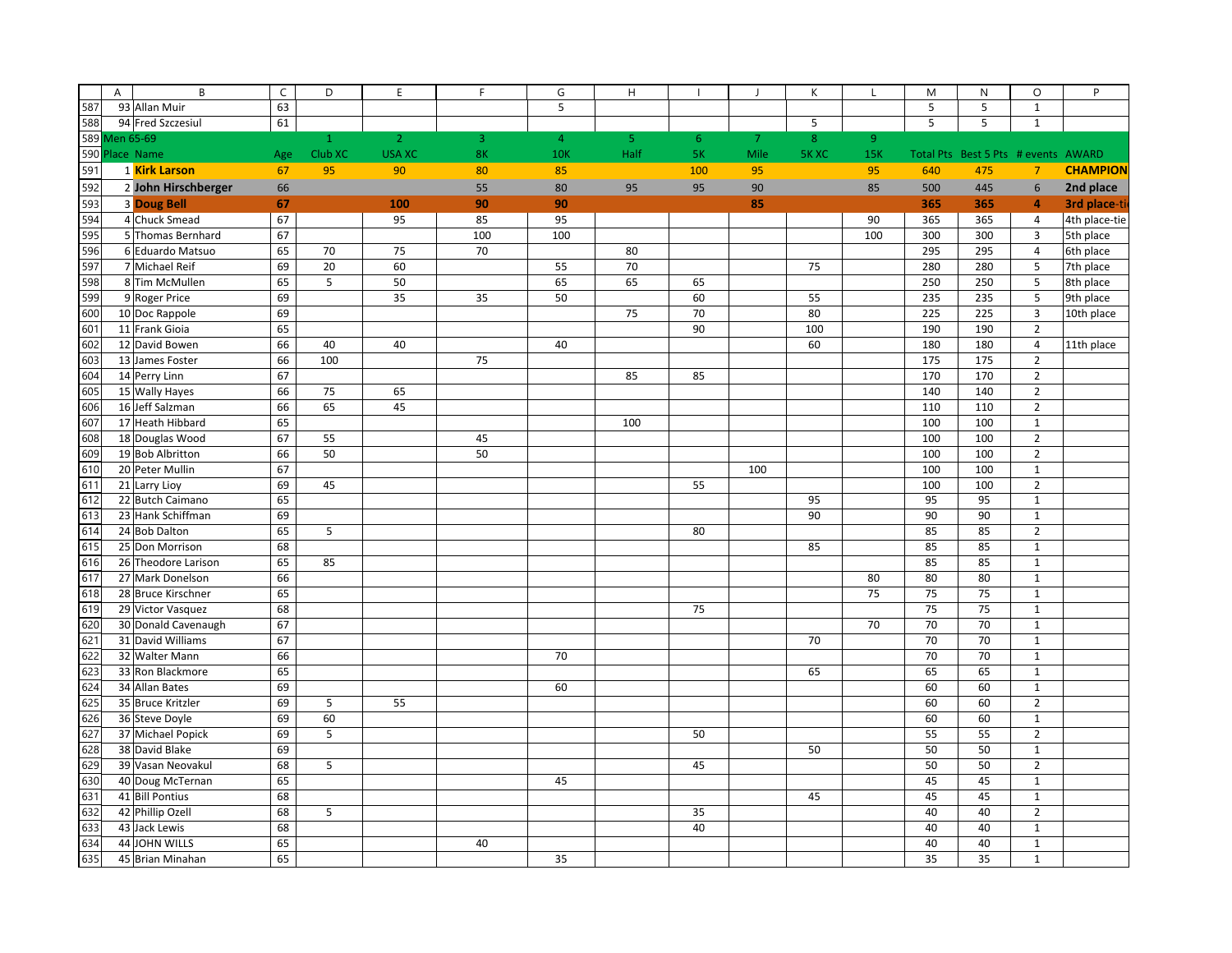|     | A | B                    | $\mathsf C$ | D            | E              | F   | G              | $\boldsymbol{\mathsf{H}}$ |                | $\mathbf{J}$   | К            | L   | M   | $\mathsf{N}$                        | $\circ$                  | P               |
|-----|---|----------------------|-------------|--------------|----------------|-----|----------------|---------------------------|----------------|----------------|--------------|-----|-----|-------------------------------------|--------------------------|-----------------|
| 636 |   | 46 Sam Norman        | 65          | 5            |                |     |                |                           | 30             |                |              |     | 35  | 35                                  | $\overline{2}$           |                 |
| 637 |   | 47 Roger Salmons     | 69          | 5            |                |     | 25             |                           |                |                |              |     | 30  | 30                                  | $\overline{2}$           |                 |
| 638 |   | 48 Daniel Diehr      | 68          | 30           |                |     |                |                           |                |                |              |     | 30  | 30                                  | $\mathbf 1$              |                 |
| 639 |   | 49 GLEN LOGAN        | 66          |              |                | 30  |                |                           |                |                |              |     | 30  | 30                                  | $\mathbf 1$              |                 |
| 640 |   | 50 Leevi Raassina    | 66          |              |                |     | 30             |                           |                |                |              |     | 30  | 30                                  | $\mathbf 1$              |                 |
| 641 |   | 51 Micks Purnell     | 68          |              | 30             |     |                |                           |                |                |              |     | 30  | 30                                  | $\mathbf 1$              |                 |
| 642 |   | 52 RICK PLATT        | 67          |              |                | 25  |                |                           |                |                |              |     | 25  | 25                                  | $\mathbf 1$              |                 |
| 643 |   | 53 JOSEPH VERDIRAME  | 68          |              |                | 20  |                |                           |                |                |              |     | 20  | 20                                  | $\mathbf 1$              |                 |
| 644 |   | 54 Michael Amster    | 67          |              |                |     | 20             |                           |                |                |              |     | 20  | 20                                  | $\mathbf 1$              |                 |
| 645 |   | 55 Patrick Riccardi  | 67          | 5            |                | 15  |                |                           |                |                |              |     | 20  | 20                                  | $\overline{2}$           |                 |
| 646 |   | 56 Andrew Garner     | 65          | 15           |                |     |                |                           |                |                |              |     | 15  | 15                                  | $\mathbf 1$              |                 |
| 647 |   | 57 James Miner       | 69          | 10           |                |     |                |                           |                |                |              |     | 10  | 10                                  | $\mathbf{1}$             |                 |
| 648 |   | 58 Bob Milan         | 68          | 5            |                |     |                |                           |                |                |              |     | 5   | 5                                   | $\mathbf{1}$             |                 |
| 649 |   | 59 David Stauffer    | 68          | $\mathsf S$  |                |     |                |                           |                |                |              |     | 5   | 5                                   | $\mathbf{1}$             |                 |
| 650 |   | 60 Jack Kasperski    | 66          | $\mathsf S$  |                |     |                |                           |                |                |              |     | 5   | 5                                   | $\mathbf{1}$             |                 |
| 651 |   | 61 Daniel Linehan    | 69          | 5            |                |     |                |                           |                |                |              |     | 5   | 5                                   | $\mathbf 1$              |                 |
| 652 |   | 62 Tom Derderian     | 68          | $\mathsf S$  |                |     |                |                           |                |                |              |     | 5   | 5                                   | $\mathbf 1$              |                 |
| 653 |   | 63 Michael De Witt   | 67          | 5            |                |     |                |                           |                |                |              |     | 5   | 5                                   | $\mathbf 1$              |                 |
| 654 |   | 64 William Waters    | 67          | $\sqrt{5}$   |                |     |                |                           |                |                |              |     | 5   | 5                                   | $\mathbf{1}$             |                 |
|     |   | 655 Men 70-74        |             | $\mathbf{1}$ | $\overline{2}$ | 3   | $\overline{4}$ | 5 <sub>o</sub>            | 6 <sup>°</sup> | $\overline{7}$ | 8            | 9   |     |                                     |                          |                 |
|     |   | 656 Place Name       | Age         | Club XC      | <b>USA XC</b>  | 8K  | <b>10K</b>     | Half                      | <b>5K</b>      | Mile           | <b>5K XC</b> | 15K |     | Total Pts Best 5 Pts # events AWARD |                          |                 |
| 657 |   | 1 Gene Dykes         | 70          |              |                | 95  | 100            | 100                       | 100            |                | 100          |     | 495 | 495                                 | 5                        | <b>CHAMPION</b> |
| 658 |   | 2 Lloyd Hansen       | 70          |              | 80             |     |                | 95                        | 95             | 100            | 85           | 100 | 555 | 475                                 | $6\phantom{1}$           | 2nd place       |
| 659 |   | <b>3 Dave Glass</b>  | 72          | 90           | 100            | 100 | 90             | 90                        | 80             | 80             | 75           | 75  | 780 | 470                                 | $\overline{9}$           | 3rd place       |
| 660 |   | 4 Jerry Learned      | 70          | 80           | 70             | 60  | 75             | 60                        | 90             | 90             | 80           | 95  | 700 | 435                                 | 9                        | 4th place       |
| 661 |   | 5 TERRY MCCLUSKEY    | 70          |              |                | 65  |                | 90                        | 85             | 95             | 95           |     | 430 | 430                                 | 5                        | 5th place       |
| 662 |   | 6 Tony Gingello      | 71          | 80           | 90             | 95  | 70             |                           | 75             | 85             | 55           |     | 550 | 425                                 | $\overline{\phantom{a}}$ | 6th place       |
| 663 |   | 7 Gene French        | 72          | 70           | 85             | 75  |                | 70                        |                |                | 45           | 85  | 430 | 385                                 | 6                        | 7th place       |
| 664 |   | 8 Paul Carlin        | 73          | 15           | 60             | 65  | 35             | 85                        | 45             | 75             | 40           | 90  | 510 | 375                                 | $\boldsymbol{9}$         | 8th place       |
| 665 |   | 9 Przemyslaw Nowicki | 73          | 25           |                | 60  | 65             | 80                        | 70             | 70             |              |     | 370 | 345                                 | 6                        | 9th place       |
| 666 |   | 10 Jim May           | 72          | 35           | 65             | 90  | 75             |                           |                |                | 70           |     | 335 | 335                                 | 5                        | 10th place      |
| 667 |   | 11 Keith Yeates      | 71          | 60           | 70             | 70  | 45             |                           | 50             |                | 65           |     | 360 | 315                                 | 6                        | 11th place      |
| 668 |   | 12 David Peterson    | 70          | 25           | 75             |     |                |                           | 55             |                | 50           | 80  | 285 | 285                                 | 5                        | 12th place      |
| 669 |   | 13 Curtis Walker     | 71          | 5            | 55             |     | 30             | 75                        | 40             |                | 25           | 70  | 300 | 270                                 | $\overline{7}$           | 13th place      |
| 670 |   | 14 Richard Katz      | $70\,$      | 90           | 85             |     |                |                           |                |                | 90           |     | 265 | 265                                 | $\overline{3}$           | 14th place      |
| 671 |   | 15 William Sumner    | 70          | 35           | 80             |     |                |                           | 65             |                |              |     | 180 | 180                                 | $\overline{3}$           | 15th place      |
| 672 |   | 16 Ray Eck           | $71\,$      |              |                | 85  | 85             |                           |                |                |              |     | 170 | 170                                 | $\overline{2}$           |                 |
| 673 |   | 17 Elliott Henry     | 72          | 30           |                | 55  | 60             |                           | 20             |                |              |     | 165 | 165                                 | 4                        |                 |
| 674 |   | 18 LIAM FINNIGAN     | 72          |              |                | 40  | 50             |                           | 30             |                | 35           |     | 155 | 155                                 | $\overline{4}$           |                 |
| 675 |   | 19 Joseph Lenahan    | 72          | $\mathsf S$  |                | 15  | 5              | 65                        | $\mathsf S$    |                | 10           | 60  | 165 | 155                                 | $\overline{7}$           |                 |
| 676 |   | 20 John Combs        | 71          |              | 95             |     |                |                           | 60             |                |              |     | 155 | 155                                 | $\mathbf 2$              |                 |
| 677 |   | 21 Sam Benedict      | 71          | $\mathsf S$  |                |     | 25             |                           | 35             |                | 20           | 65  | 150 | 150                                 | 5                        |                 |
| 678 |   | 22 Frank White       | 73          | $\mathsf S$  | 45             | 30  |                |                           | 10             |                | 15           |     | 105 | 105                                 | 5                        |                 |
| 679 |   | 23 David Longmuir    | 70          | 100          |                |     |                |                           |                |                |              |     | 100 | 100                                 | $\mathbf 1$              |                 |
| 680 |   | 24 Donald Porteous   | 71          | 95           |                |     |                |                           |                |                |              |     | 95  | 95                                  | $\mathbf 1$              |                 |
| 681 |   | 25 William Dixon     | 70          |              |                |     | 95             |                           |                |                |              |     | 95  | 95                                  | $\mathbf 1$              |                 |
| 682 |   | 26 Len Goldman       | 73          | 85           |                |     |                |                           |                |                |              |     | 85  | 85                                  | $\mathbf 1$              |                 |
| 683 |   | 27 Gordon MacFarland | 70          |              |                |     | 80             |                           |                |                |              |     | 80  | 80                                  | $\mathbf 1$              |                 |
| 684 |   | 28 EZEQUIEL GARCIA   | 72          |              |                | 80  |                |                           |                |                |              |     | 80  | 80                                  | $\mathbf 1$              |                 |
|     |   |                      |             |              |                |     |                |                           |                |                |              |     |     |                                     |                          |                 |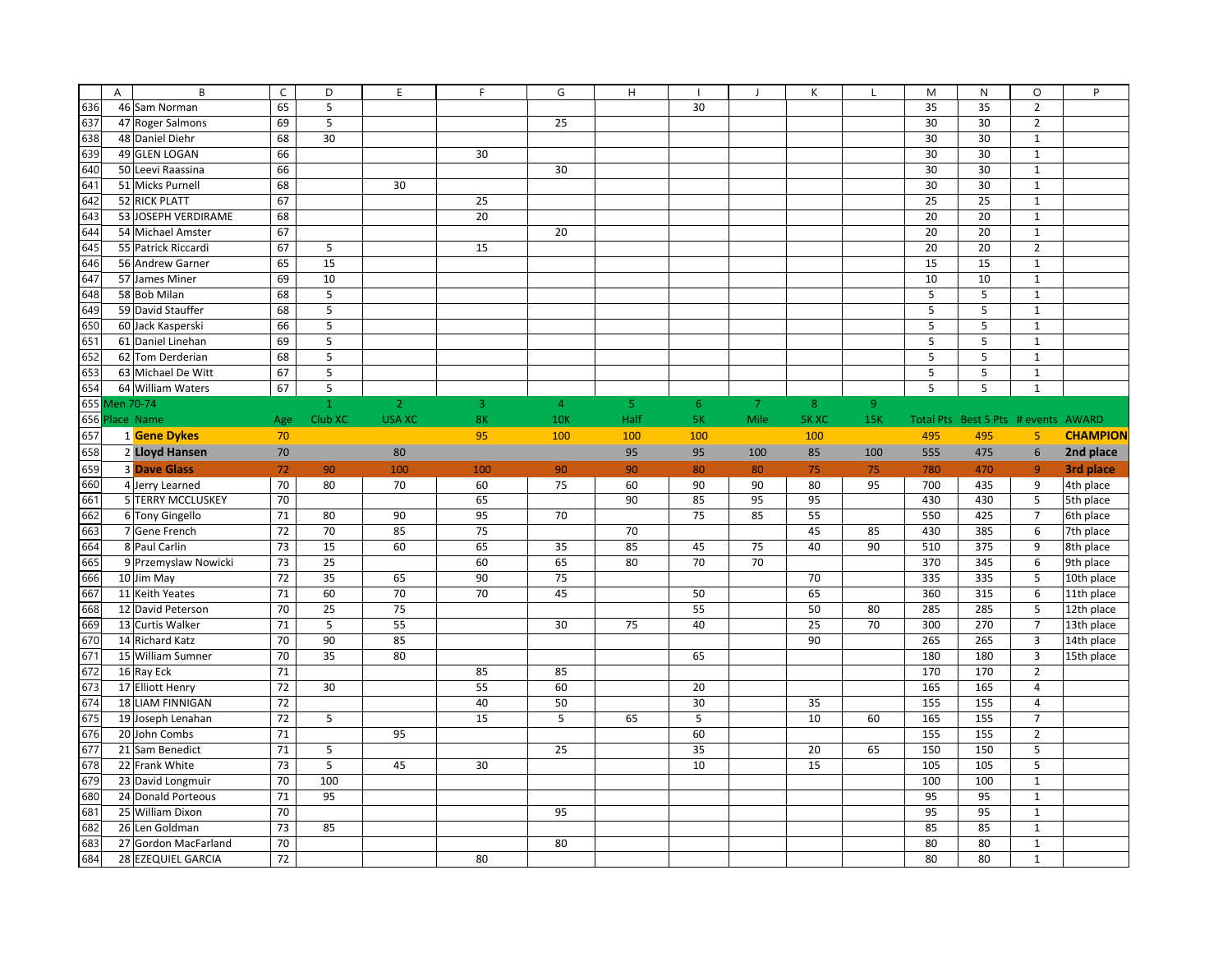|     | A             | B                   | $\mathsf C$ | D            | E              | F              | G              | H              |                | $\blacksquare$ | K              | L   | M               | ${\sf N}$                           | $\circ$        | $\sf P$         |
|-----|---------------|---------------------|-------------|--------------|----------------|----------------|----------------|----------------|----------------|----------------|----------------|-----|-----------------|-------------------------------------|----------------|-----------------|
| 685 |               | 29 Dave Dooley      | 70          | 75           |                |                |                |                |                |                |                |     | $\overline{75}$ | $\overline{75}$                     | $\mathbf 1$    |                 |
| 686 |               | 30 Craig Andersen   | 70          | 65           |                |                |                |                |                |                |                |     | 65              | 65                                  | $\mathbf 1$    |                 |
| 687 |               | 31 Jan Frisby       | 74          | 55           |                |                |                |                | 5              |                |                |     | 60              | 60                                  | $\mathbf 2$    |                 |
| 688 |               | 32 Thomas Jennings  | 74          |              |                |                |                |                |                |                | 60             |     | 60              | 60                                  | $\mathbf 1$    |                 |
| 689 |               | 33 Jim Glinsky      | 71          | 10           |                | 50             |                |                |                |                |                |     | 60              | 60                                  | $\overline{2}$ |                 |
| 690 |               | 34 Thomas Lamme     | 70          | 5            | 50             |                |                |                |                |                |                |     | 55              | 55                                  | $\mathbf 2$    |                 |
| 691 |               | 35 Dennis Herman    | 72          |              |                |                | 55             |                |                |                |                |     | 55              | 55                                  | $\mathbf 1$    |                 |
| 692 |               | 36 Frazer Mann      | 70          | 50           |                |                |                |                |                |                |                |     | 50              | 50                                  | $\mathbf 1$    |                 |
| 693 |               | 37 Jeffrey Dumas    | 72          | 45           |                |                |                |                |                |                |                |     | 45              | 45                                  | $\mathbf 1$    |                 |
| 694 |               | 38 Patrick Dwyer    | 72          |              | 35             |                |                |                | 5              |                | 5              |     | 45              | 45                                  | $\overline{3}$ |                 |
| 695 |               | 39 William Trapp    | 70          |              | 40             |                |                |                |                |                |                |     | 40              | 40                                  | $\mathbf{1}$   |                 |
| 696 |               | 40 David Ritchie    | 71          |              |                |                | 40             |                |                |                |                |     | 40              | 40                                  | $\mathbf 1$    |                 |
| 697 |               | 41 Dixon Cook       | 70          | 40           |                |                |                |                |                |                |                |     | 40              | 40                                  | $\mathbf{1}$   |                 |
| 698 |               | 42 JL SEYMORE       | 72          |              |                | 20             | 15             |                |                |                |                |     | 35              | 35                                  | $\overline{2}$ |                 |
| 699 |               | 43 Fred Dedrick     | 70          |              |                |                |                |                |                |                | 30             |     | 30              | 30                                  | $\mathbf 1$    |                 |
| 700 |               | 44 Joe Carter       | 74          |              |                |                |                |                | 25             |                |                |     | 25              | 25                                  | $\mathbf 1$    |                 |
| 701 |               | 45 DAVID KLIBBE     | 70          |              |                | 25             |                |                |                |                |                |     | 25              | 25                                  | $\mathbf 1$    |                 |
| 702 |               | 46 Charles Crouse   | 71          | 20           |                |                |                |                |                |                |                |     | 20              | 20                                  | $\mathbf 1$    |                 |
| 703 |               | 47 Dan Hardy        | 71          |              |                |                |                |                | 15             |                |                |     | 15              | 15                                  | $\mathbf 1$    |                 |
| 704 |               | 48 SKIP LAMBERT     | 71          |              |                | 10             |                |                |                |                |                |     | 10              | 10                                  | $\mathbf{1}$   |                 |
| 705 |               | 49 Stuart Kaufman   | 71          |              |                |                | 10             |                |                |                |                |     | 10              | 10                                  | $\mathbf 1$    |                 |
| 706 |               | 50 Michael Ullman   | 72          |              |                |                | 5              |                |                |                |                |     | 5               | 5                                   | $\mathbf 1$    |                 |
| 707 |               | 51 David McCormack  | 72          | 5            |                |                |                |                |                |                |                |     | 5               | 5                                   | $\mathbf 1$    |                 |
| 708 |               | 52 Richard Paulsen  | 74          |              |                |                | 5              |                |                |                |                |     | 5               | 5                                   | $\mathbf 1$    |                 |
| 709 |               | 53 Frank Handelman  | 73          |              |                |                |                |                |                |                | 5              |     | 5               | 5                                   | $\mathbf 1$    |                 |
| 710 |               | 54 David Delano     | 72          |              |                |                |                |                |                |                | 5              |     | 5               | 5                                   | $\mathbf 1$    |                 |
| 711 |               | 55 Peter Stasz      | 70          | 5            |                |                |                |                |                |                |                |     | 5               | 5                                   | $\mathbf 1$    |                 |
| 712 |               | 56 William Shaffer  | 71          | 5            |                |                |                |                |                |                |                |     | 5               | 5                                   | $\mathbf 1$    |                 |
| 713 |               | 57 Alan Moore       | 73          |              |                |                |                |                | 5              |                |                |     | 5               | 5                                   | $\mathbf 1$    |                 |
| 714 |               | 58 Jack Devine      | 71          |              |                |                | 5              |                |                |                |                |     | 5               | 5                                   | $\mathbf{1}$   |                 |
|     | 715 Men 75-79 |                     |             | $\mathbf{1}$ | 2 <sup>1</sup> | $\overline{3}$ | $\overline{4}$ | 5 <sub>1</sub> | 6 <sup>°</sup> | $\overline{7}$ | 8 <sup>°</sup> | 9   |                 |                                     |                |                 |
|     |               | 716 Place Name      | Age         | Club XC      | <b>USA XC</b>  | 8 <sub>K</sub> | <b>10K</b>     | Half           | 5K             | Mile           | <b>5K XC</b>   | 15K |                 | Total Pts Best 5 Pts # events AWARD |                |                 |
| 717 |               | 1 Doug Goodhue      | 76          |              |                | 95             | 100            |                | 100            | 100            | 100            | 100 | 595             | 500                                 | 6 <sup>1</sup> | <b>CHAMPION</b> |
| 718 |               | 2 Robert Hendrick   | 75          |              | 100            | 100            | 95             | 100            | 95             |                |                | 95  | 585             | 490                                 | $6\phantom{1}$ |                 |
|     |               |                     |             |              |                |                |                |                |                |                |                |     |                 |                                     | $\overline{5}$ | 2nd place       |
| 719 |               | 3 Ed Bligh          | 75          | 80           | 85             | 85             |                |                | 85             |                |                | 85  | 420             | 420                                 |                | 3rd place       |
| 720 |               | 4 Andrew Sherwood   | 78          | 75           |                |                | 75             | 85             | 80             |                |                | 80  | 395             | 395                                 | 5              | 4th place       |
| 721 |               | 5 DAVID COHEN       | 75          |              |                | 35             | 20             | 90             |                | 90             |                | 90  | 325             | 325                                 | 5              | 5th place       |
| 722 |               | 6 Charlie Patterson | 75          | 85           | 95             |                |                | 95             |                |                |                |     | 275             | 275                                 | 3              | 6th place       |
| 723 |               | 7 David Turner      | 78          | 95           | 90             |                |                |                |                |                |                |     | 185             | 185                                 | $\overline{2}$ |                 |
| 724 |               | 8 Ron Mastin        | 78          |              |                |                |                |                |                | 95             | 85             |     | 180             | 180                                 | $\overline{2}$ |                 |
| 725 |               | 9 Richard Kutzner   | 75          | 5            |                | 45             |                |                | 90             |                |                |     | 140             | 140                                 | 3              | 7th place       |
| 726 |               | 10 James Callaway   | 75          | 100          |                |                |                |                |                |                |                |     | 100             | 100                                 | $\mathbf{1}$   |                 |
| 727 |               | 11 Jim Assal        | 75          |              |                |                |                |                |                |                | 95             |     | 95              | 95                                  | $\mathbf 1$    |                 |
| 728 |               | 12 David Pember     | 75          |              |                |                | 90             |                |                |                |                |     | 90              | 90                                  | $\,1\,$        |                 |
| 729 |               | 13 Hal Lieberman    | 75          |              |                |                |                |                |                |                | 90             |     | 90              | 90                                  | $\mathbf 1$    |                 |
| 730 |               | 14 TONY FIORY       | 76          |              |                | 90             |                |                |                |                |                |     | 90              | 90                                  | $\mathbf 1$    |                 |
| 731 |               | 15 Denny LeBlanc    | 75          | 90           |                |                |                |                |                |                |                |     | 90              | 90                                  | $\mathbf 1$    |                 |
| 732 |               | 16 George Tooker    | 77          |              |                |                | 85             |                |                |                |                |     | 85              | 85                                  | $\mathbf 1$    |                 |
| 733 |               | 17 WILLIAM ASH      | 75          |              |                | 80             |                |                |                |                |                |     | 80              | 80                                  | $\mathbf 1$    |                 |